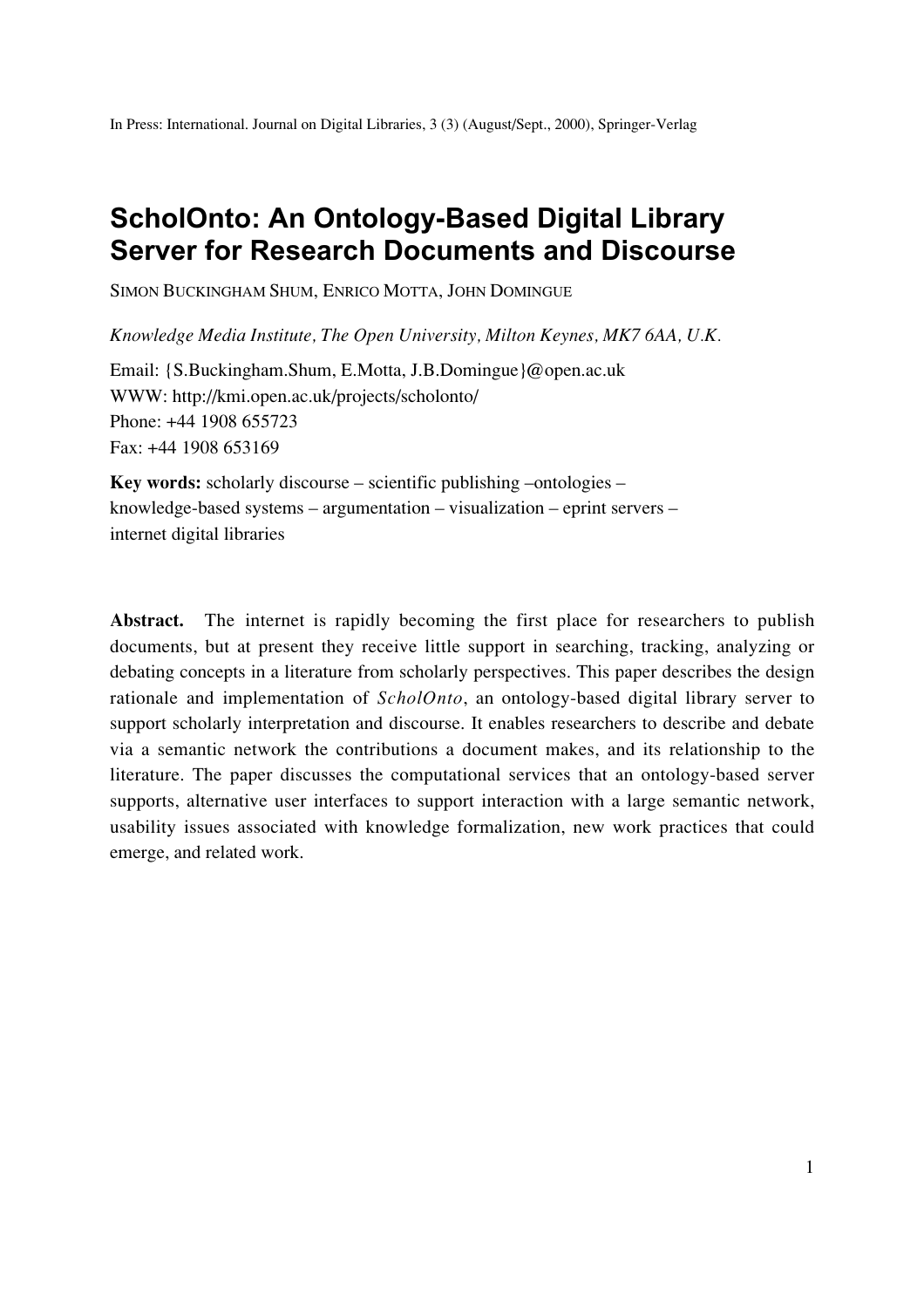## **1 Introduction**

It is becoming standard practice for researchers to publish their documents on the internet (or intranets), via personal, institutional and discipline-specific servers. As older documents are gradually digitized, and scientific publishers reconceptualize their roles, we move towards the highly desirable situation (for researchers) of instant access to scholarly documents. What remains largely unaddressed is the key challenge of managing this ocean of information. *Publishing* documents is the only first step. Obtaining the *best* documents is the next, harder step, and *interpreting* them the next, and most complex to support computationally within a digital library. In this article we present work on a digital library server which overlays on conventional documents and metadata a semantic web of scholarly claims, discourse and perspectives. We seek to augment individual *analysis* of literatures for significant conceptual structures, provide more effective discovery of *relevant documents*, and enable *structured discourse* between researchers.

The paper begins by considering tasks that face scholars in analysing a document or literature (§2). We argue that many metadata approaches to document description, and current technological infrastructures provide poor support for these interpretive tasks. After outlining current technologies for scholarly publishing and discourse on the internet (§3), we present a representation scheme to assist scholars in articulating, interpreting and contesting perspectives (§4). Specifically, these perspectives take the form of *networks of contestable claims* about ideas. We propose that researchers enrich their texts with nodes and links which they add to an evolving semantic network reflecting the relevant literature. We detail how such a model is being implemented as a digital library server (§5), and following a worked example (§6), discuss the services it will provide to scholarly communities, and issues this work raises for scientific publishing practices (§7).

### **2The scholarly work of interpretation**

*Contextualising* ideas in relation to the literature is a fundamental task for authors and readers—are they new, significant, and trustworthy? Scholars start by bringing to bear their own knowledge of the field, which often leads to *commentary and discourse* of various kinds. Such discourse can range from private annotation of a document, to personal email and discussion groups, to formal peer review of conference/journal submissions and published reviews of literatures and books.

Our point of departure to assume that the author wishes to persuade the reader to accept his/her perspective, which constitutes a set of claims about the world. Usually, the author has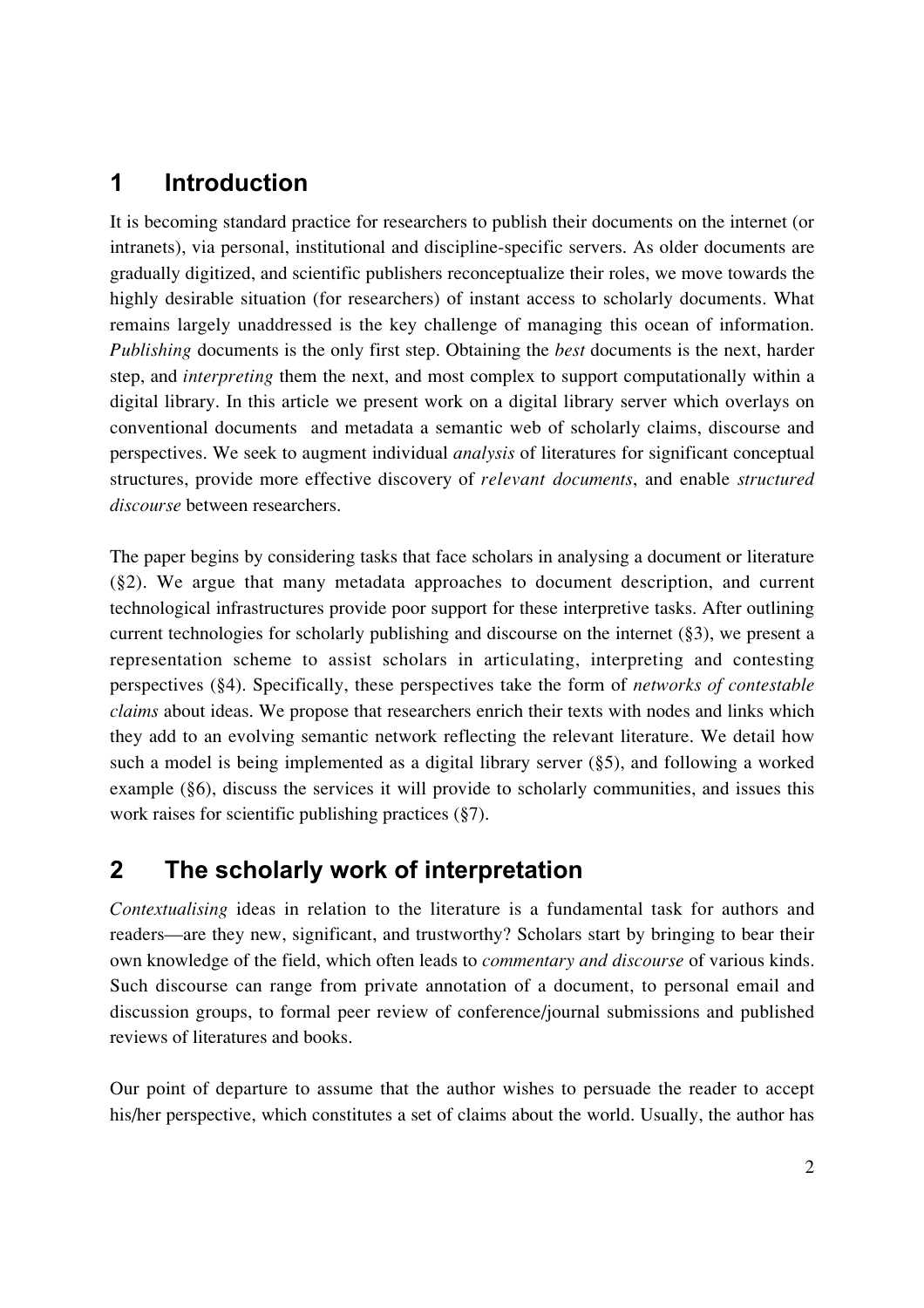some new ideas that s/he is contributing, and asserts particular relationships between these and existing ideas already published in order to demonstrate both the reliability of the conceptual foundation on which s/he is building, and the innovation and significance of the new ideas. The reader's task is to understand which ideas are being claimed as new, and assess their significance and reliability.

Faced with the different task of literature search and analysis, the scholar has ideas or work that s/he is trying to locate in the literature, for instance, how is such work described?; or perhaps these ideas already exist as islands that have yet to be bridged? The interpretive task includes formulating the ideas of interest to uncover relevant documents, reading the documents and then interpreting them to characterize any patterns that appear to emerge. A common scenario is that of a newcomer to a scholarly community (e.g. a student; librarian; lecturer or researcher from another discipline) who wants to know, for instance, what the seminal papers are, or if there are distinctive perspectives on problems or classes of technique that define that community. More specifically, researchers are typically interested in the following kinds of phenomena (exemplified with queries):

- The *intellectual lineage* of ideas: e.g. where has this come from, and has it already been done? ("Are there any arguments against the framework on which this paper builds?")
- The *impact* of ideas: e.g. what reaction was there to this, and has anyone built on it? ("Has anyone generalised method M to another domain?" "Has anyone extended Language L?")
- *Perspectives*: are there distinctive schools of thought on this issue? ("Has anyone proposed a similar solution to Problem P but from a different theoretical perspective?")
- *Inconsistencies*: e.g. is an approach consistent with its espoused theoretical foundations?; is there contradictory evidence to a claim? ("Are there groups building on Theory T, but who contradict each other?")
- *Convergences*: are different streams of research mutually reinforcing in interesting ways? ("Who else uses Data X in their arguments?")

Currently, researchers have very little, if any,way to articulate such questions in a library, analogue or digital (citation analysis offers limited support for assessing impact). Current metadata initiatives are focused on the encoding of *primary content attributes* to improve retrieval and interoperability. Inconsistencies and interpretations in encoding at this level are considered undesirable in order to assist machine processing. In contrast, these are precisely the features that a system needs to support the *interpreted, knowledge level,* as researchers contest the significance of work, and the concepts which it underpins. The present work seeks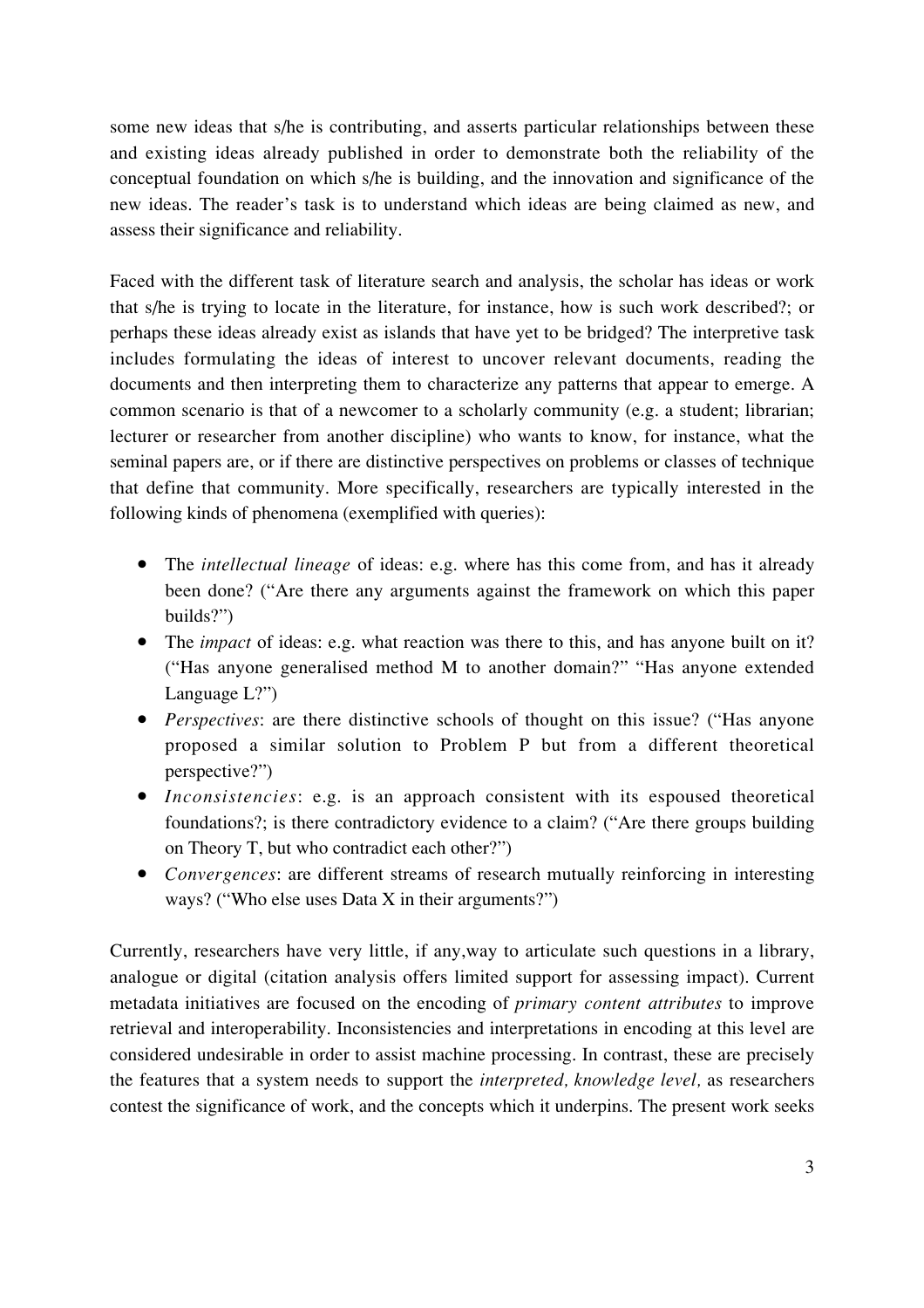to address the fundamental requirement for an ontology capable of supporting scholarly research communities in interpreting and discussing evolving ideas: overlaying *interpretations* of content, and supporting the emergence of (possibly conflicting) *perspectives*.

# **3. Current scholarly publishing and discourse technologies**

#### **3.1 Automated e-print servers**

E-print servers automate the submission, archiving and dissemination of author-provided documents, both unreviewed preprints, and reviewed reprints (e.g. of conference and journal of papers). A current initiative that consolidates the trend towards self-archiving of research publications is the Open Archives Initiative [46] comprising individuals and organizations who have initiated such servers in their respective communities. E-print servers typically support standard document formats, use hierarchical taxonomies and keyword schemes for indexing and search, and send e-mail alerts of new documents. The system described below, ScholOnto, adds a semantic layer to the conventional metadata requested by e-print servers (see Related Work, §7).

#### **3.2Evolving the Web beyond simple linking**

As the first global hypertext system to achieve large scale uptake, the Web provides a rudimentary infrastructure for publishing interlinked documents and discourses. However, the Web provides little support for *structuring*, *searching* or *analysing* scholarly concepts, documents or discourses. Early, pre-Web hypertext systems have already demonstrated (on a small scale) the power of features such as semantically typed nodes and links, bi-directional links, composite nodes which represent more complex structures, and structural searching. It is widely recognised that the Web now needs to exploit such features [4]. ScholOnto implements a number of these features, most importantly, semantic links.

#### **3.3 Document discussion and annotation systems**

The extension of online document environments to support annotation and discussion begins to support the interpretive process. We have reported elsewhere [10], [55] on a tool [15] that extends a document-centric use of the Web with threaded, textual discourse facilities for peer review in an electronic journal [32]. Many other initiatives into document discussion and annotation are developing standards [62] and tools [59]. Text is a rich medium in which to publish and discuss ideas with subtle nuances, with the corresponding cost that it takes a long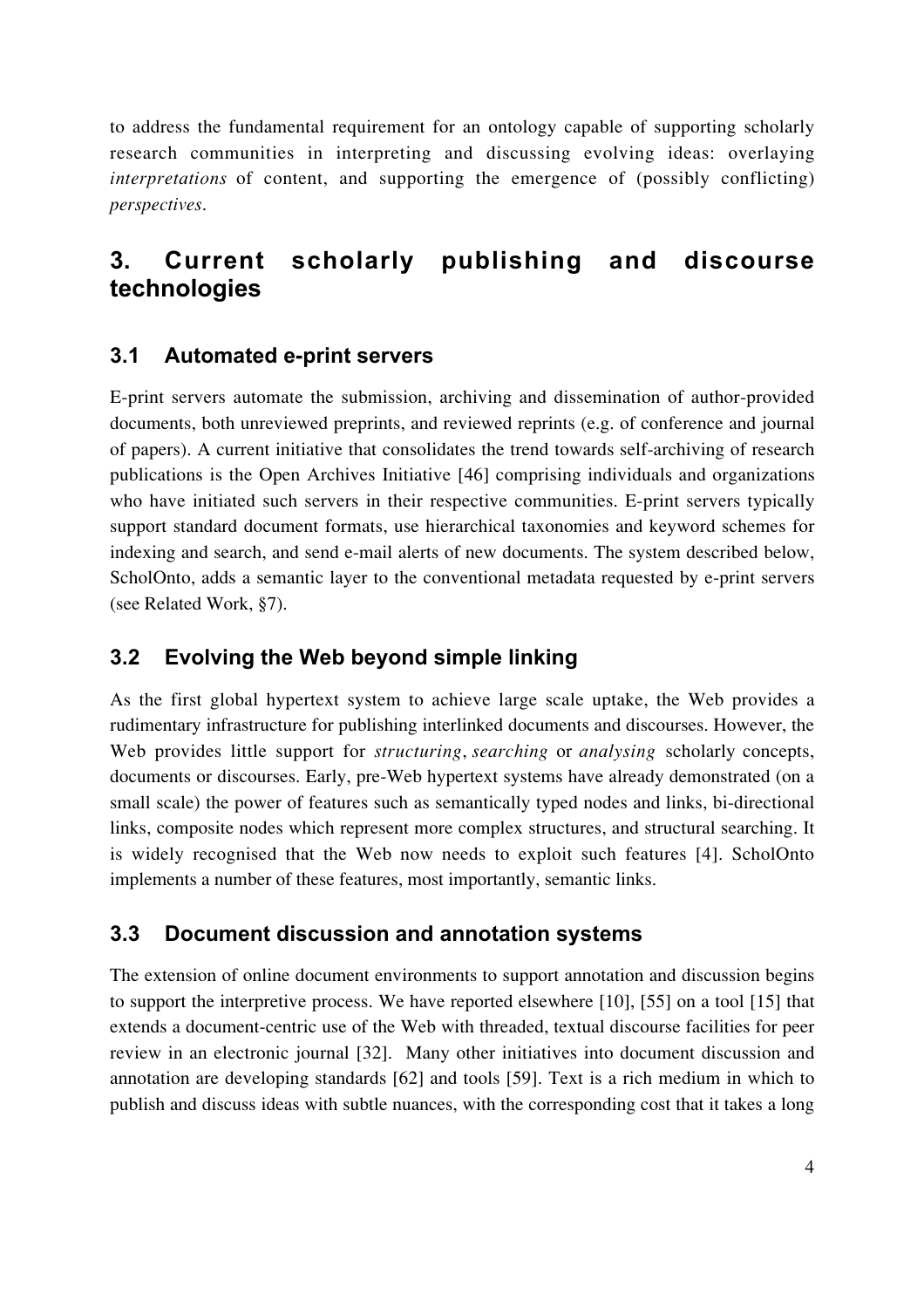time to read, and is hard to analyse computationally. The complementary approach described in this paper, with different goals, focuses on the conceptual models implicit in textual documents and discourse; this is a move from textual documents and discourse to network representations, whilst maintaining the focus on scholarly discourse. The goal is to provide a *summary* representation of ideas and their interconnections, in order to assist literature-wide analysis. We propose that this has advantages over textual media for tracing the intellectual lineage of a document's ideas, and for assessing the subsequent impact of those ideas, that is, how they have been challenged, supported and appropriated by others.

#### **3.4 Automatic information analysis and retrieval**

Information retrieval research using statistical and text analysis techniques to analyse document corpora is finding increasing application on the Web. Techniques with particular promise for analysing scholarly literatures include the clustering and visualization of documents based on semantic similarity (e.g. using latent semantic indexing [14]), autonomous citation indexing [36] and the analysis of the context surrounding in-text citations [5], and identification of basic types of inter-document relationship (e.g. "cites", or "summarizes" [1]). Automatic techniques clearly have the advantage that they can be run on large text corpora with little human effort. However, from the perspective of scholarly interpretation, it is extremely hard to automatically identify more complex kinds of *scholarly relationships* between documents that are implied by the interpretive tasks listed in §2. For instance, automatic techniques can usefully cluster documents on statistical indices, but are unable to distinguish whether they are in vehement disagreement, or form a coherent perspective with respect to some common problem, method, or theory. We are therefore using *human-encoded* document descriptions to express scholarly claims, argumentation and conceptual structures. This has the added advantage that the key stakeholders promoting that work—namely the authors—take ownership of, and have control over, the way in which their work is represented, rather than losing this control to automated classification. An obvious tradeoff is in the effort required to codify new kinds of information, and in the discussion we consider how our approach tackles the 'capture bottleneck.'

### **4 An ontology for representing scholarly claims**

#### **4.1 Ontologies**

An ontology in philosophy refers to a conception of what can exist or 'be' in the world [11]. The artificial intelligence community has appropriated the term to mean the construction of *knowledge models* (e.g. [24], [41], [43]) which specify concepts or objects, their attributes and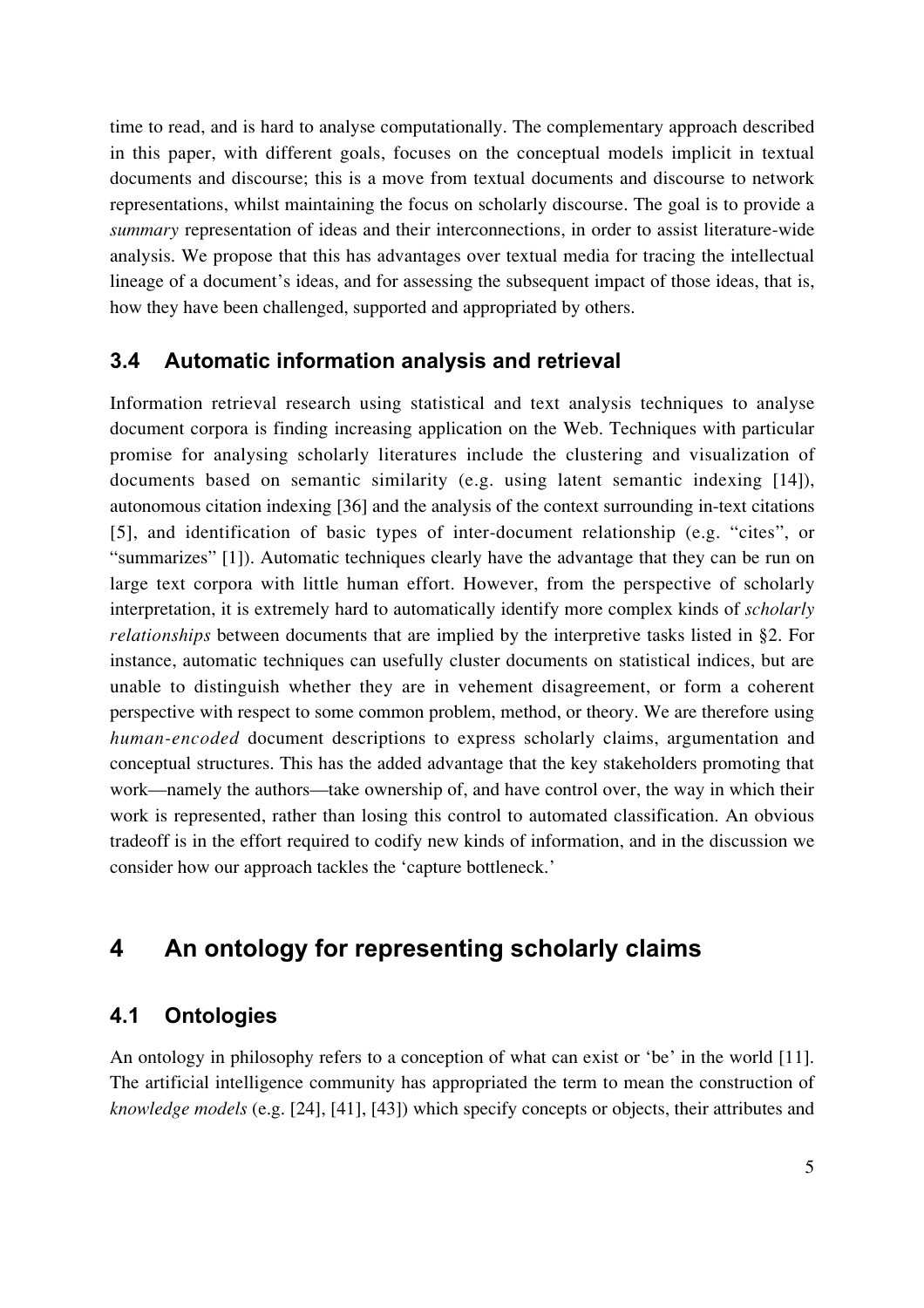inter-relationships. A knowledge model is a specification of a domain, or problem solving behavior, which abstracts from implementation-specific considerations and focuses instead on the concepts, relations and reasoning steps characterizing the phenomenon under investigation. Our application of knowledge modelling in this project is to specify and implement a semantic network which reflects important aspects of the web of ideas and perspectives that often remain (from a computer's perspective) *implicit* in textual documents, and (from other researchers' perspectives) *implicit* in the minds of a scholarly community's members. As a semantic network of *individual* perspectives is constructed, it is possible that this could reflect meaningful aspects of the *collective perspective* of its stakeholders.

### **4.2A discourse-oriented ontology**

The role of an ontology is to reflect a community's consensus on a useful way to conceptualise a particular domain. It might appear paradoxical, therefore, to propose the use of ontologies to support scholarly communities in managing their knowledge, since conflicting worldviews, evidence and frames of reference lie at the heart of research and debate. Any attempt to impose a 'master ontology' on a research field is unlikely to succeed.

The key issue is in what is represented. We observe that whilst the scope and subject matter of a research field is in flux, the *way* in which it evolves is relatively stable. It is hard, for instance, to envisage when researchers will no longer need to make claims about or contest the nature of a document's *contributions* (e.g. "this is a new theory, model, notation, piece of evidence"), or its *relationships* to other documents (e.g. "it applies, modifies, predicts, refutes…"). Our approach provides researchers with a way to make *claims* about the *significance* of ideas and concepts—a focus on *discourse* and *argumentation*. Moreover, separating the representation of concepts from claims about them is critical to the co-existence of multiple perspectives.

The kind of representational scheme we are focusing on, intended to be understandable and customizable by a wide range of disciplines, is summarized in Figure 1. This ontology is designed to support scholars in making *claims* by asserting relationships between concepts, or between concepts and other claims. Other scholars may in turn contest these claims using a variety of argumentation relations.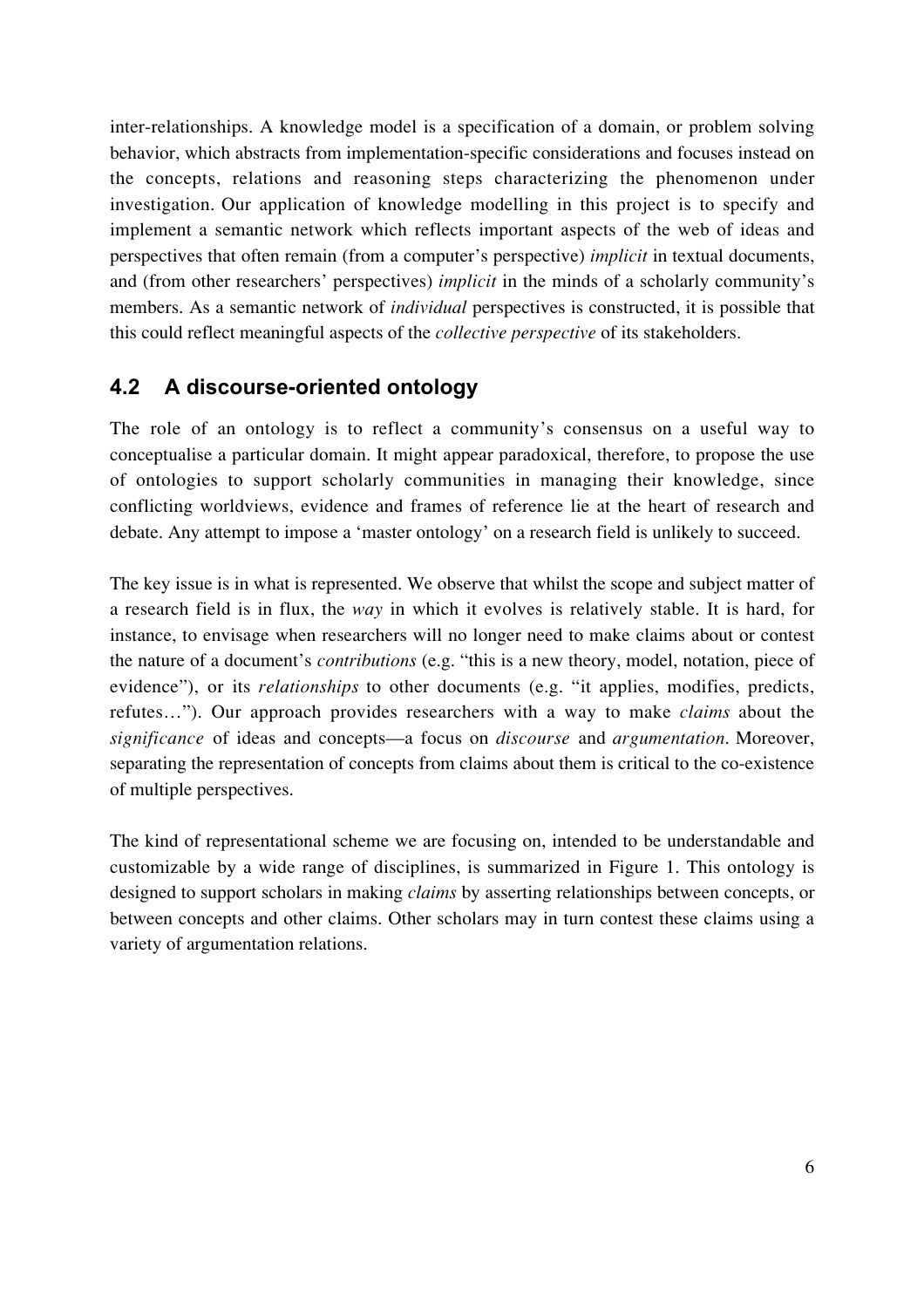

**Fig. 1.** The structure of a scholarly *Claim* in the ontology. All claims are owned by an agent, and have some form of justification. Claims assert new relationships with other claims, or between concepts.

The goal is to design a relatively small set of uncontroversial conceptual and relational types which are simple enough to understand without being simplistic, yet expressive enough that most researchers can express the key claims made in most documents. We hypothesise that most disciplinary communities can intuitively grasp the conceptual and relational types in Figure 1. A common core schema across disciplines will obviously assist interoperability, but we also envisage (like general metadata approaches such as Dublin Core [19]) that schema extensions may be required, which would be the subject of community-specific negotiation (e.g. a computer-science community might specialize *Language* into *Human-Readable* and *Computer-Readable,* and the latter into *Specification* and *Implementation Language*).

We are adopting a philosophy of 'minimal ontological commitment' [25] and incremental formalization [53], which reflects an emphasis on making explicit just enough structure to be usefully expressive and enable the provision of valuable computational services, but leaving the *document texts* to express the details and nuances of an author's argument. This minimizes the effort required to submit a document description. Numerous more elaborate argumentation schemes have been proposed for computer-supported argumentation (e.g. [37], [49], [54],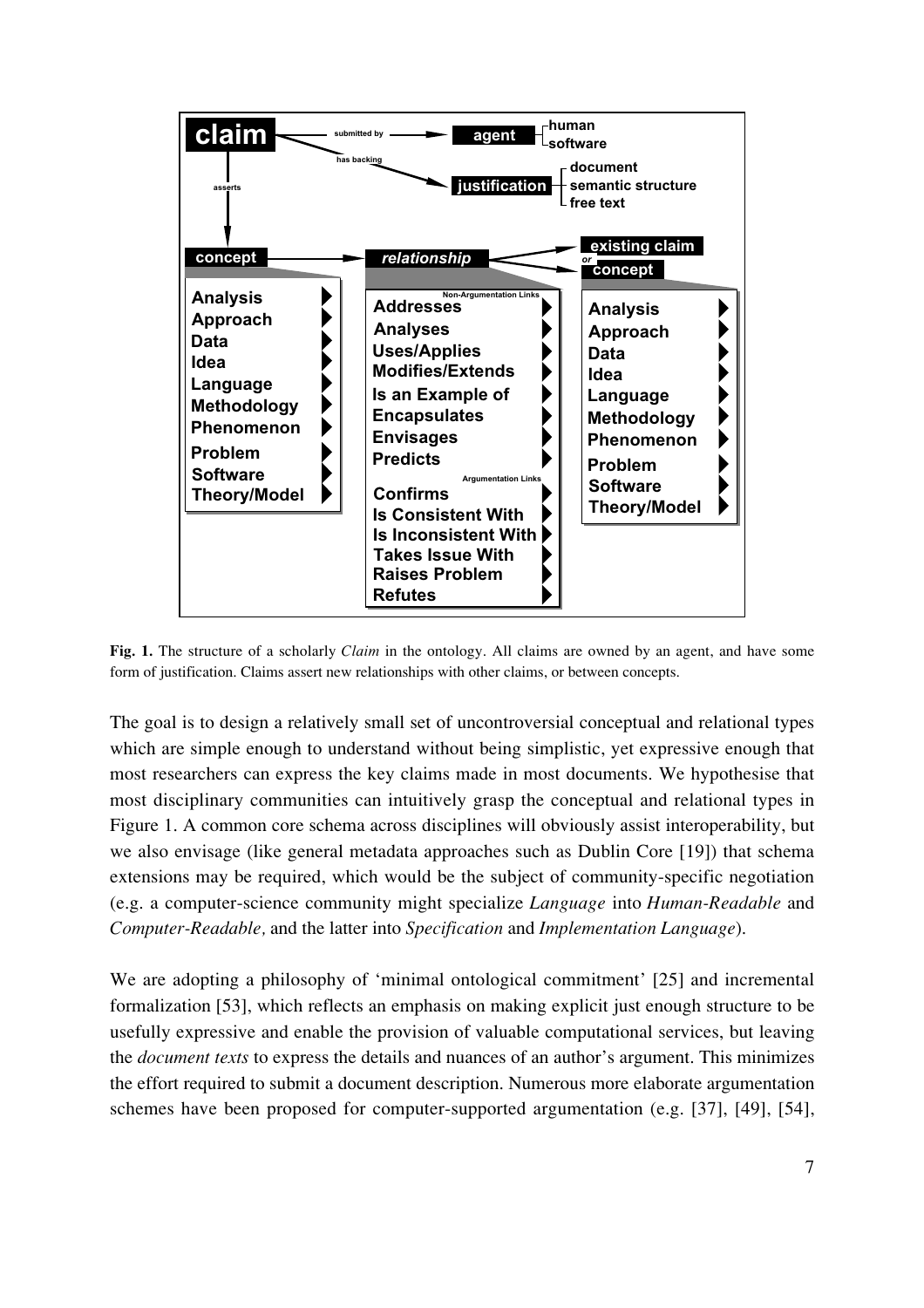[56]), but our analysis of this literature shows usability and literacy obstacles to their successful uptake (see discussion).<sup>1</sup> Moreover, whilst rigorous and carefully maintained argumentation networks enable more powerful computational analysis (a primary motivation for increasing a schema's expressiveness), such tools make assumptions about users' expertise and consistency of representation that are unlikely to hold in the context of an open, internet community.<sup>2</sup> The ScholOnto scheme therefore provides a relatively simple set of argumentation links to make it as easy as possible to add an argumentation link to a concept or claim; more elaborate schemes can be introduced as there is the demand.

To summarize, we propose that this represents a novel approach to the persistent problem facing any modelling effort, namely, that the world being described is typically dynamic, necessitating resource-intensive updating and restructuring of the domain model. The domain targetted by ScholOnto is the relatively consistent way in which researchers in a community present and contest new claims in a literature (whilst recognising that there are idiosyncracies between communities). Shifting the representational focus to the way in which researchers make new contributions to the literature avoids the problem of requiring commitment to discipline-specific ontologies that may become outdated and which may express a particular perspective. The representation of the domain in ScholOnto is only constructed in the context of authors' claims about their work, which are open to contest by others.

We should emphasise that we are not claiming that the richness of a literature, or the nuances of meaning in specific documents, can be reduced to a semantic network. Computational access to a literature's conceptual structure comes at the price of abstraction. What we seek to provide, firstly, is an infrastructure for explicit, summary descriptions to increase the chances of finding the right documents for more detailed reading. Secondly, this network could also become a new medium for engaging in structured, cumulative discourse that goes beyond simply mirroring material expressed in conventional documents. The network could become the cradle in which new ideas are born, exposed and tested.

This then is the rationale and vision; we describe next the implementation.

 $\frac{1}{1}$  An author may of course wish to represent their argument's structure at a fine-granularity, but initially, we suspect most will not have the 'literacy' skills or time to do so. There are, however, intruiging possibilities for the future role of 'non-linear argumentation' using 'native hypertext' structures, and we are following with interest the work of Kolb [34], [35], Carter [13] and others. We intend that our discourse ontology be extendible to include the kinds of new constructs and composite structures required as this strand of work develops.

<sup>2</sup> It has been suggested to us that some communities may wish to moderate their ScholOnto networks to maintain tighter control over quality. This might also create better conditions for imposing more rigorous coding and structuring of contributions. This is one of the social dimensions to the technology that we are curious to study (further discussion of how new practices might emerge can be found in §7).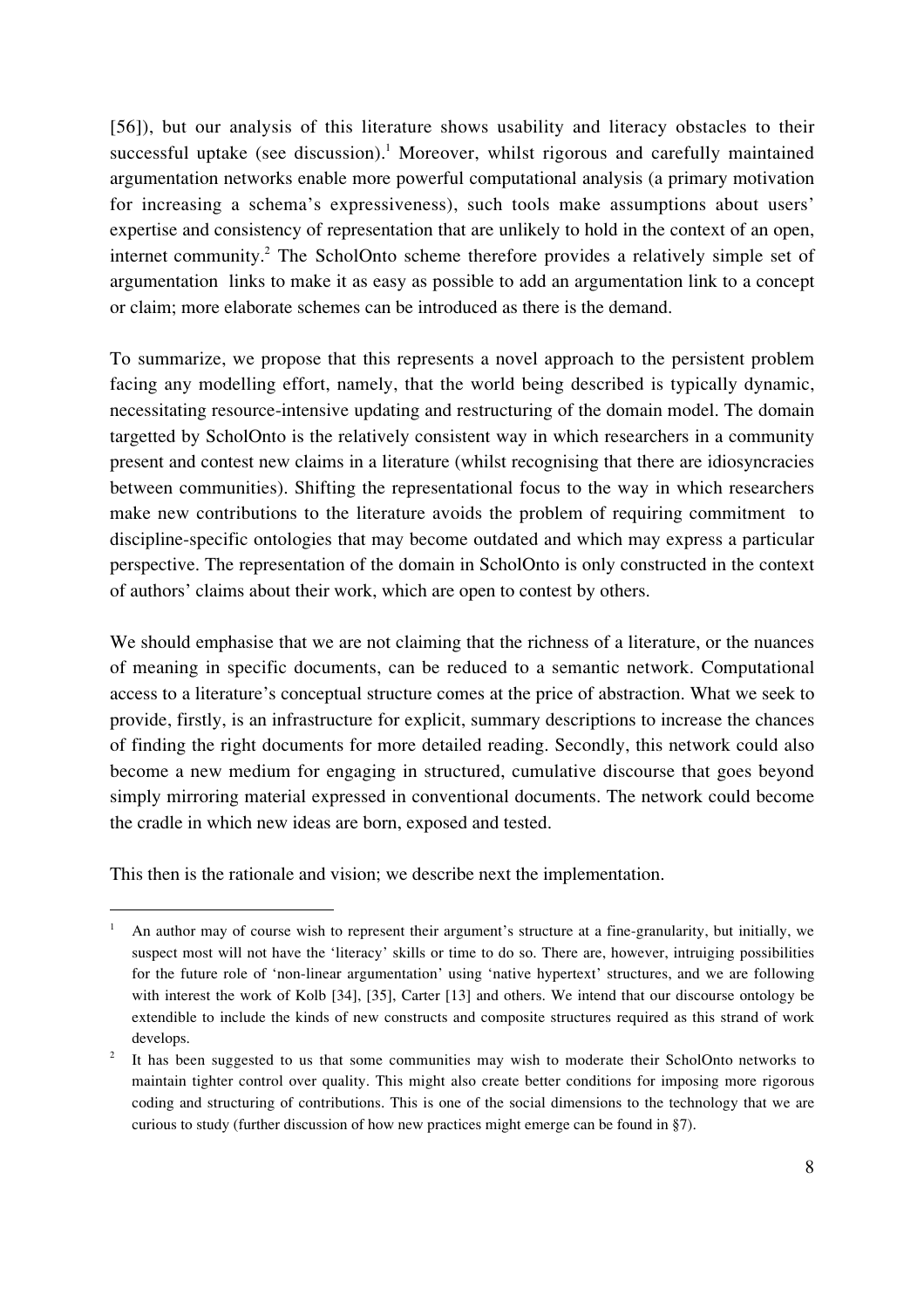# **5 Implementation**

#### **5.1 Knowledge modelling infrastructure**

The ScholOnto server builds on a suite of robust knowledge modelling technologies developed and tested in other domains. The *OCML* modelling language [40] supports the construction of knowledge models through the specification and operationalization of functions, relations, classes, instances and rules. It also includes mechanisms for defining ontologies and problem solving methods [2], the main technologies developed in knowledge modelling research. Problem solving methods are specifications of reusable problem solving behaviours. OCML has been used in domains including medicine, geology, engineering design and organizational learning. As a result the language is now associated with a large library of reusable models. OCML provides the formalism for defining our ontology for scholarly debate and interpretation*.*

Knowledge engineers can collaboratively browse, edit and search OCML knowledge models over the Web using a server-Java applet architecture [18], [60]. A tool called *WebOnto* provides multiple visualizations of OCML knowledge models, a direct manipulation and forms interface for creating new knowledge structures, and a groupware facility which supports both synchronous and asynchronous joint model building. WebOnto's server is built on top of a customized web server *LispWeb* [48]. In addition to implementing the standard HTTP protocol, the LispWeb server offers a library of high-level Lisp functions to dynamically generate HTML pages, a facility for dynamically creating image maps, and a server-to-server communication method. Further details on these tools and our approach to enriching documents with ontologies can be found in [42]. A prototype system has been implemented using this infrastructure, as detailed next and in the worked example (§6).

### **5.2 Representing scholarly claims**

Figure 2 shows the class structure of the ScholOnto ontology once specified in OCML and loaded into WebOnto, reflecting the scheme in Figure 1.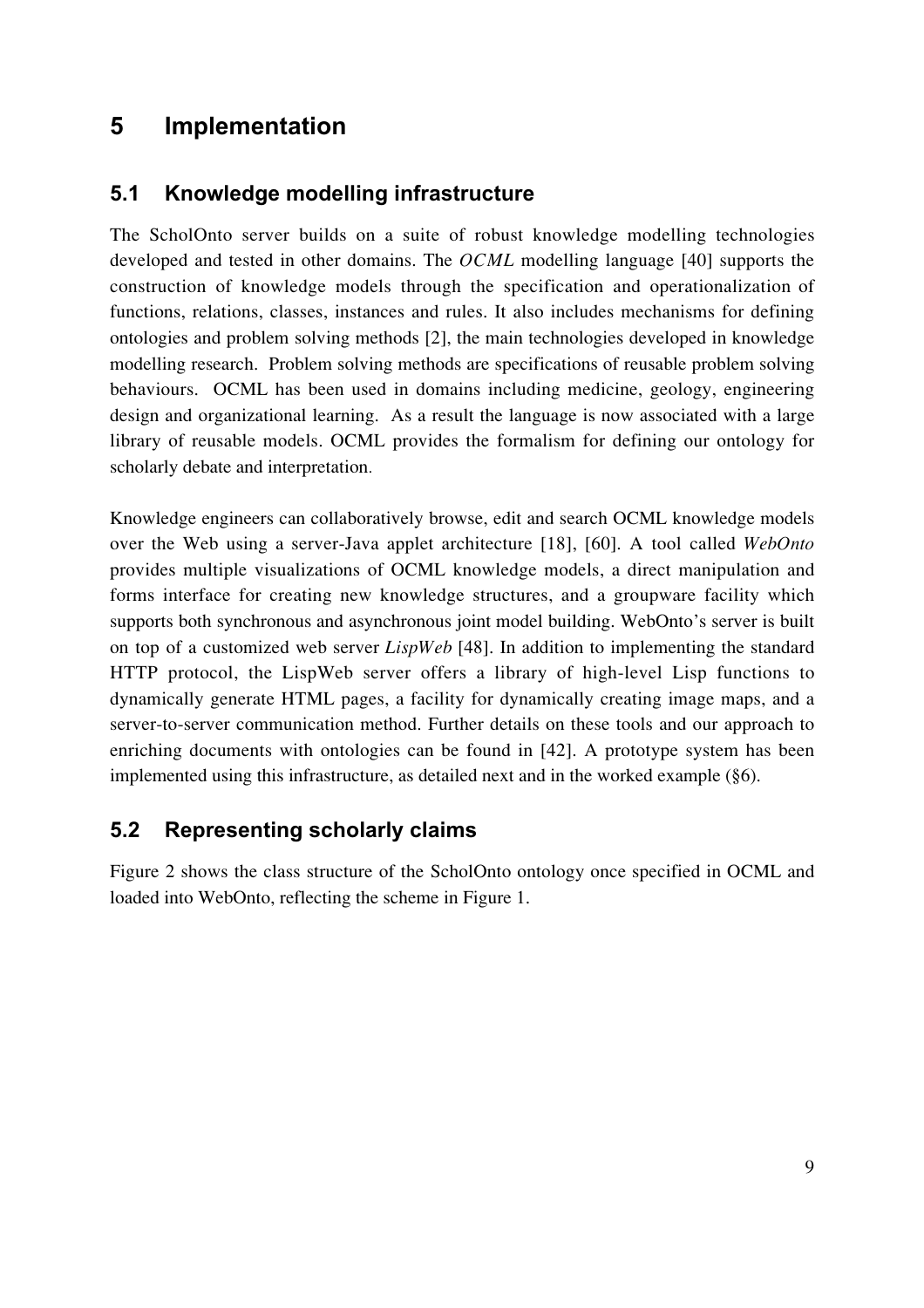

**Fig. 2.** Class structure of the ScholOnto ontology (whilst being edited in *WebOnto*).

Figure 3 shows how the class definition for THEORY-MODEL is specified in OCML.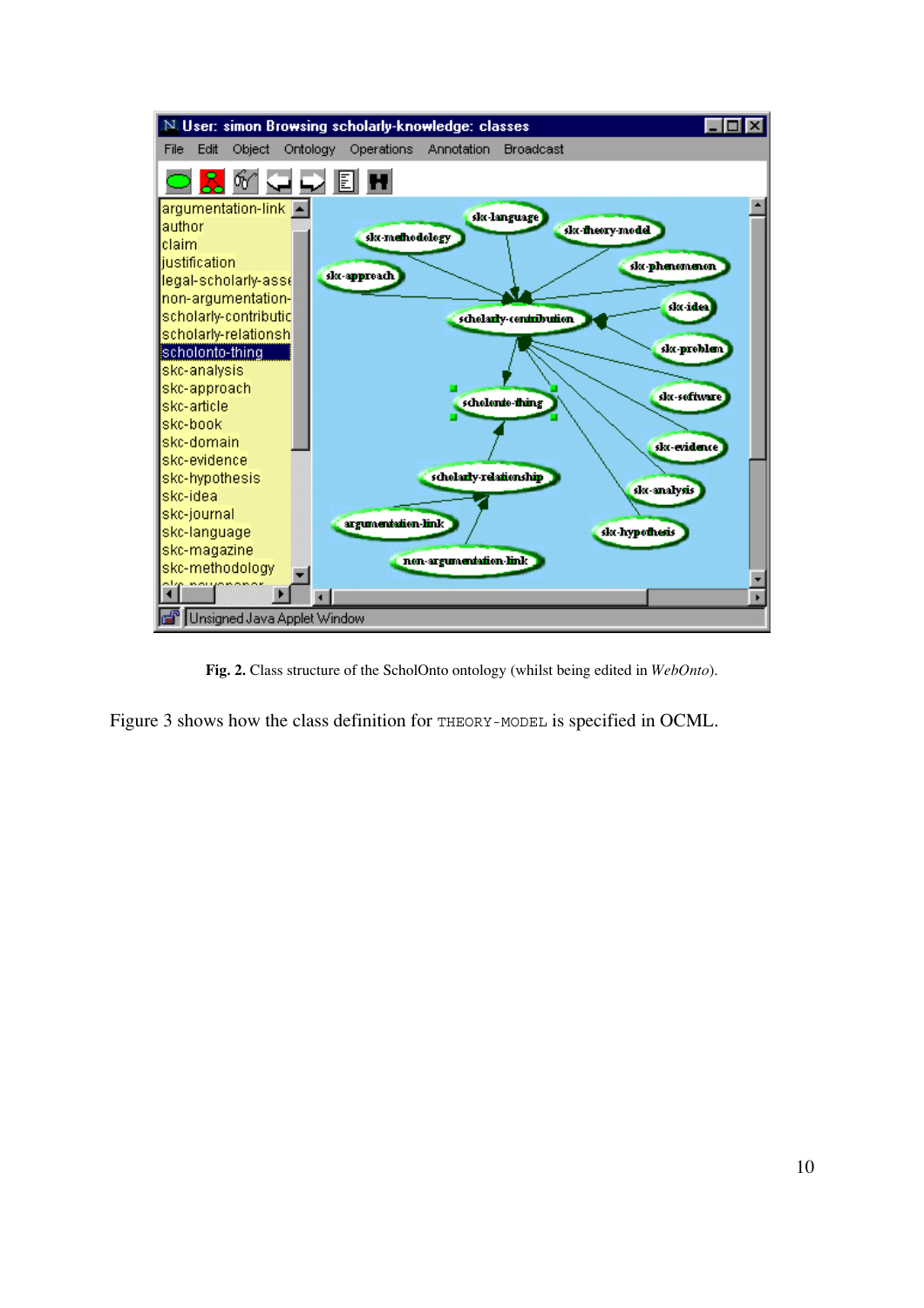```
(def-class skc-theory-model (scholarly-contribution)
   ;;; non-argumentation relationships
    (addresses :type skc-problem)
    (analyses :type (or skc-data, skc-idea))
    (uses-applies :type (or skc-analysis, skc-approach,
    skc-data, skc-idea, skc-language, skc-methodology,
    skc-phenomenon, skc-software, skc-theory-model))
    (modifies-extends :type skc-theory-model)
    (is-an-example-of :type (or skc-theory-model, skc-data,
    skc-idea, skc-phenomenon))
    (encapsulates :type skc-theory-model)
    (envisages :type scholarly-contribution)
    (predicts :type scholarly-contribution)
   ;;; argumentation relationships
    (confirms :type scholarly-contribution)
    (is-consistent-with :type scholarly-contribution)
    (is-inconsistent-with :type scholarly-contribution)
    (takes-issue-with :type scholarly-contribution)
    (raises-problem :type problem)
    (refutes :type scholarly-contribution)))
```
**Fig. 3.** OCML provides the schema specification language underpinning ScholOnto. This extract shows how legitimate relationships for the THEORY-MODEL class of SCHOLARLY-CONTRIBUTION are defined, based on the schema summarised in Figure 1.

As introduced schematically in Figure 1, a claim is formally defined (Figure 4) as a relation between an agent, who makes a legal-scholarly-assertion, with some justification. A legal-scholarly-assertion is a statement instantiating a scholarly-relationship (e.g. addresses, predicts, refutes) between two elements (e.g. methodology X addresses problem Y). The justification may be free text supporting a claim, but more substantively, either a document (which may have its own associated conceptual structure) or a specially created structure to serve as backing.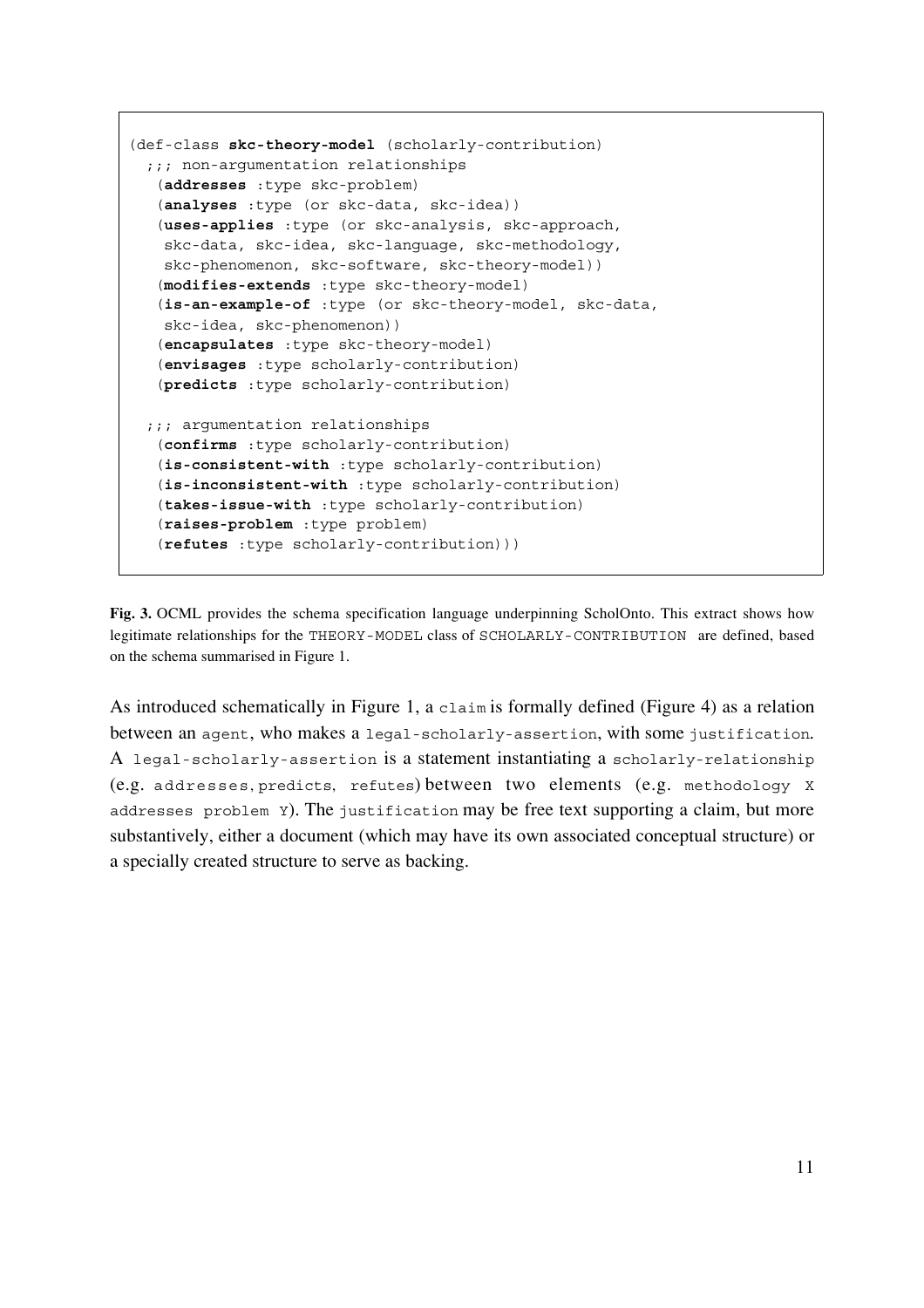```
(def-class legal-scholarly-assertion (assertion) ?x
  :iff-def (and (assertion ?x)
                (== ?x (?a ?b ?c)) (scholarly-relationship ?a)))
(def-relation claims (?X ?Y ?Z)
  :constraint (and (set ?X) (every ?x agent)
                    (legal-scholarly-assertion ?Y)
                    (justification ?Z)))
```
**Fig. 4.** Defining a legal scholarly assertion and a claim in OCML. Separating claims from scholarly relationships makes possible multiple (possibly competing) claims by different authors.

OCML's environment makes it easy to construct rules that could, for instance, check for instances where an author is a member of two sets of authors who have made conflicting assertions (Figure 5). To both support and refute a particular claim is usually a sign of inconsistency, or perhaps, of a position that has changed from an earlier paper.

```
(def-relation inconsistent-position (?auth ?assertion)
  :constraint (and (author ?auth)
   (legal-scholarly-assertion ?assertion)))
  :sufficient (and (member ?auth ?x)(supports ?x ?y ?z)
    (member ?auth ?x2)(refutes ?x2 ?y ?z2)))
```
**Fig. 5.** An OCML rule for an agent to check for positions that both support and refute a particular claim. This might reflect an inconsistent-position or at least, claims meriting closer examination.

Whilst not yet implemented, ScholOnto should enable researchers to encapsulate such rules as agents that could be reused and customized from a library.

#### **5.3 From claims to perspectives**

The incremental submission to ScholOnto of document descriptions would over time create a complex network of concepts and relationships, which we have been referring to as *claims*. This complexity, on the one hand, should provide the richness that will make ScholOnto a helpful reflection of the literature and ongoing debate, but the system must also provide support for managing this complexity. In the discussion we discuss intelligent services that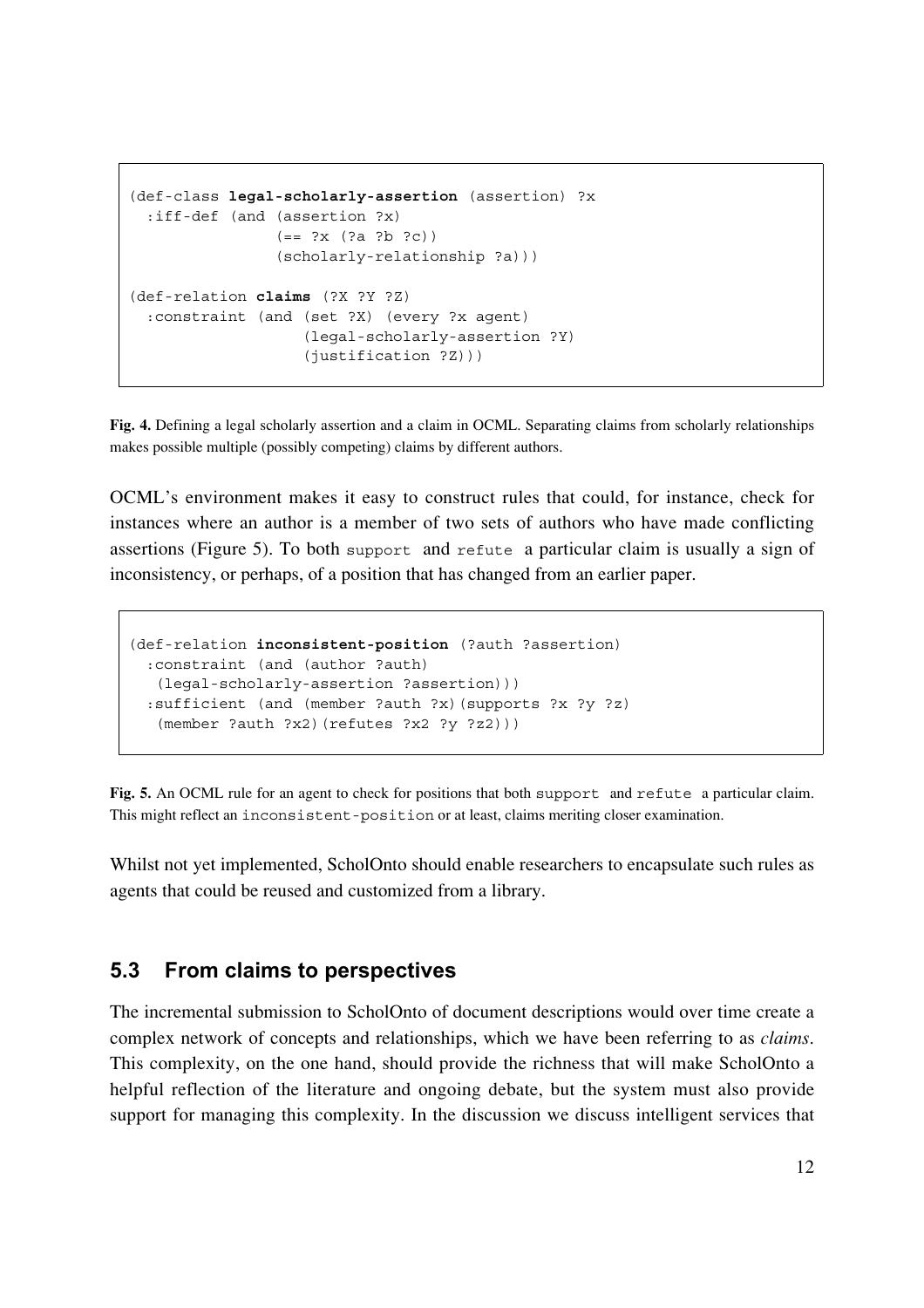the knowledge model can support, and so we focus here on one particularly important 'higher order' structure that could emerge from the proposed ontology.

The vague notion of a 'school of thought' has at least one specific representational form within ScholOnto, which we refer to as a *perspective*. A perspective is defined as a common set of concepts on which one (but usually several) researchers build their work, typically, the common set of THEORY-MODELs, perhaps the associated METHODS they deploy, or the body of EVIDENCE to which they appeal. Conversely, the concepts that they collectively TAKE-ISSUE-WITH may represent a different perspective. The ontology thus provides a structural approach to detecting the emergence of 'camps' within a literature, in which the basis for one cluster of documents is challenged by another cluster. A ScholOnto agent could therefore be set to monitor the network for *contrasting perspectives* defined as structures where ≥*3 documents support ideas of type A and challenge ideas of type B, and*  $\geq$ *3 documents do the converse.* 

The detection of structural corrollaries of perspectives would also make use of *link families*, codified within the ontology*.* A natural family exists, for instance, concerning relationships that indicate a *difference of opinion* of some sort, varying in strength from RAISES-PROBLEM, TAKES-ISSUE-WITH or IS-INCONSISTENT-WITH*,* to the very strong REFUTES (we anticipate that authors will want to exercise control over how their work is linked to others' work). Thus, an agent could be set to (in essence) *show me any papers that 'have a problem' with this theory*. In addition, if a query is posed to the system that implicates the milder  $\text{IS}-$ INCONSISTENT-WITH relationship, it is reasonable for the system to infer that the stronger REFUTES relationship will also be of interest, and use this to retrieve potentially relevant material. Our current search engine provides an explicit *rationale* to explain why an item has been returned, using relational types to show and navigate the lineage (see Figure 10). Heuristic rules operating on link families thus enable the computation of inferred links that have not been explicitly codified.

# **6 A Worked Example**

We now return to our opening examples of literature and document interpretation, and use a worked example to clarify how our tools could support scholarly work. Within the hypertext research literature, one of the landmark articles is the summary of the *Dexter Hypertext Reference Model* by Halasz and Schwartz [28], which specifies both semiformally (and in a fuller report formally using the Z notation), abstract properties of hypertext systems, enabling comparison of existing systems, and specification of theoretically possible future systems. Following publication, the Dexter model was extended and refined by many other researchers, and formed the basis for a variety of prototype system (e.g. [12], [16], [23]).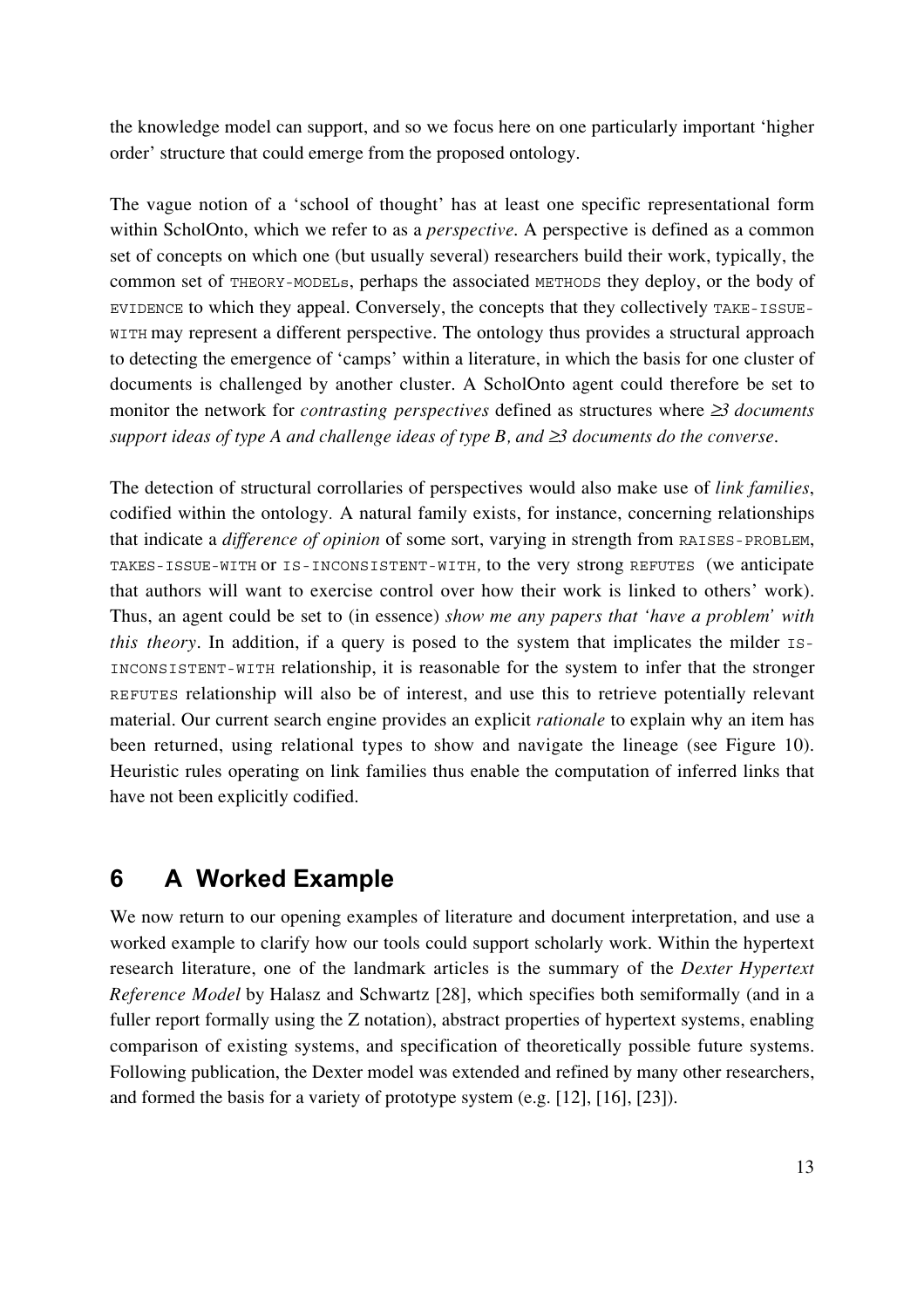We are exploring a variety of user interfaces to make interaction with a ScholOnto server as natural as possible. Firstly, there are conventional forms and menus. Figure 6 shows a user interface design for submitting the Dexter article's description to the repository. The *KNote* tool already generates forms with contextual menus for adding new instances to an OCML ontology [42], but needs to be refined to generate forms that non-knowledge engineers can use. The forms interface would guide users through the schema using dynamic menus, and enable them to browse and search for existing concepts to assist their reuse. Some domain concepts are simple to reference (e.g. the name of a specific software system, framework or methodology), whilst others are less concrete, e.g. finding the name(s) used to describe a domain problem ("user disorientation"), an idea ("a global hypertext system"), or an empirical phenomenon such as a piece of evidence ("low ability students benefit most from physics simulations"). A design challenge is to actively support users in locating relevant registered concepts for reuse, and assisting them in linking new concepts into the network.

An alternative interface that we are considering is direct annotation of the abstract/document with ScholOnto concepts (assuming there is an online version), as illustrated by the annotation tool in Figure 7. This provides the opportunity to link to specific points in the document, and is particularly useful when the concepts one wishes to register/cite within ScholOnto are already expressed in a succinct form in the text (e.g. the names of theories, datasets, methods); these can be registered directly with no further editing. Other, more complex concepts will need to be summarised by the author with a succinct label, but via a 1- N link, a concept can point to multiple points in the document if desired.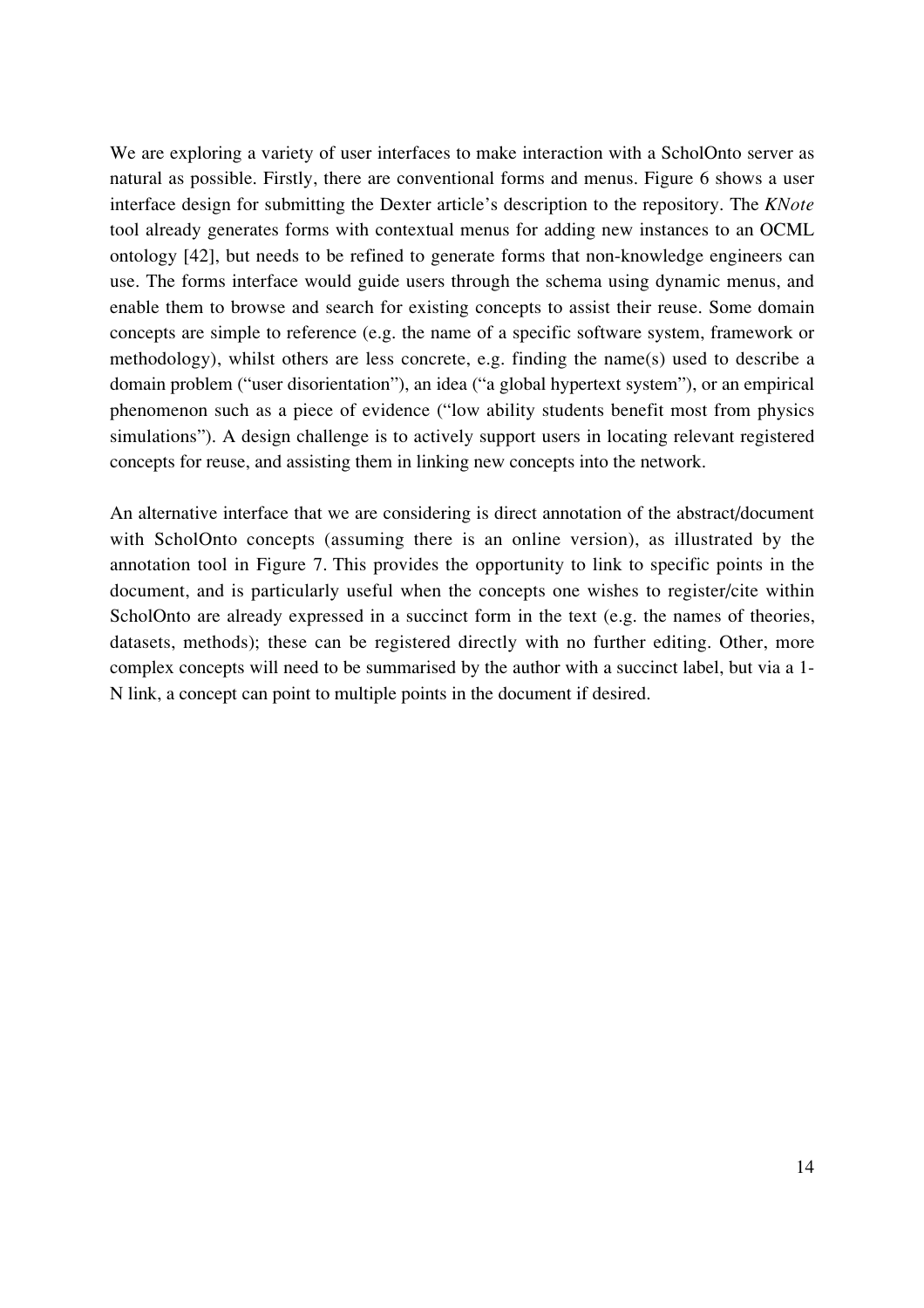| This document concerns:                                             |                                                                    |                                                              |
|---------------------------------------------------------------------|--------------------------------------------------------------------|--------------------------------------------------------------|
| <b>▼Design Domain</b>                                               | Select from ACM CCS keywords (optional)                            |                                                              |
| Hypertext/hypermedia                                                |                                                                    | $\blacktriangleright$ ACM CCS<br>▼H: InformationSystems      |
|                                                                     | <b>H.1 MODELS AND PRINCIPLES</b><br><b>H.2 DATABASE MANAGEMENT</b> |                                                              |
| New                                                                 | (E.5)                                                              | <b>H.0 GENERAL</b><br><b>H.1 MODELS AND PRINCIPLES</b>       |
|                                                                     | <b>H.3 INFORMATION STORAGE</b>                                     | <u>H.2 DATABASE MANAGEMENT</u>                               |
| <b>Citation:</b>                                                    |                                                                    | (E.5)                                                        |
|                                                                     |                                                                    | <b>H.3 INFORMATION STORAGE</b><br><mark>AND RETRIEVAL</mark> |
| Halasz, F. and Schwartz, M. (1994). Comm. of the ACM, 37 (2), 30-39 |                                                                    | <b>H.4 INFORMATION SYSTEMS</b>                               |
| URL: www.acm.org/pubs/citations/journals/cacm/1994-37-2/p30-halasz/ |                                                                    | <b>APPLICATIONS</b><br><b>H.5 INFORMATION</b>                |
|                                                                     |                                                                    |                                                              |
| This article describes a new:                                       |                                                                    | <b>Theory</b> Model                                          |
|                                                                     |                                                                    | $\blacktriangleright$ Design Domain                          |
| $\blacktriangledown$ Theory/Model                                   |                                                                    | Hypertext/hypermedia                                         |
| Dexter Hypertext Reference Model                                    | Submit                                                             |                                                              |
|                                                                     |                                                                    | Dexter Hypertext Referenc                                    |
| $\blacktriangledown$ <none></none>                                  |                                                                    |                                                              |
|                                                                     | Submit                                                             |                                                              |
|                                                                     |                                                                    |                                                              |
| New                                                                 |                                                                    |                                                              |
|                                                                     |                                                                    |                                                              |
|                                                                     |                                                                    |                                                              |
|                                                                     |                                                                    |                                                              |
| <b>Relationships to other articles/concepts:</b>                    |                                                                    | $\blacktriangleright$ Language                               |
| Dexter Hypertext Reference Model                                    |                                                                    | $\blacktriangledown$ Design Domain                           |
| $\bigtriangledown$ Analyses                                         | $\blacktriangledown$ Software                                      |                                                              |
|                                                                     | Augment                                                            | <b>State Transition Networks</b>                             |
|                                                                     | Concordia                                                          | <b>Task Action Grammer</b>                                   |
|                                                                     | Hypercard                                                          | <b>User Action Notation</b>                                  |
| $\blacktriangledown$ Predicts                                       | $\blacktriangledown$ Software                                      | <b>VDM</b>                                                   |
|                                                                     | Theoretically possible Dexter compliant syst                       | z                                                            |
| <b>Uses/Applies</b>                                                 | ▼ Specification Language                                           |                                                              |
|                                                                     |                                                                    |                                                              |
| $\mathbf{Z}$                                                        |                                                                    | $\blacktriangledown$ Problem                                 |
| <b>Analyses</b>                                                     | Software                                                           | $\bigtriangledown$ Design Domain                             |
| <b>Addresses</b>                                                    | Methodology<br>bf                                                  | Hypertext/hypermedia                                         |
| <b>Uses/Applies</b>                                                 | Language                                                           |                                                              |
| Modifies/Extends                                                    |                                                                    | Commercial hypertexts<br>absence of                          |
| <b>Predicts</b>                                                     | <b>Theory/Model</b>                                                | <b>Educational hypertext</b>                                 |
|                                                                     | Phenomenon                                                         | weak evidence                                                |
| <b>Supports</b>                                                     | Idea                                                               | Navigation                                                   |
| <b>Raises Issues With</b>                                           | Problem<br>Sub-Problem of                                          | disorientation                                               |
| <b>Refutes</b>                                                      | Variation on<br>New                                                | <b>Standards</b><br>absence of                               |

**Fig.6.** User interface for submitting claims about a document's contributions (mockup). The top section displays standard bibliographic metadata of the sort which might already exist in a digital library. The middle section asks for the novel contributions of the documents, and the lower section the key relationships to the existing literature. These additional layers of description give the document its presence in the semantic network.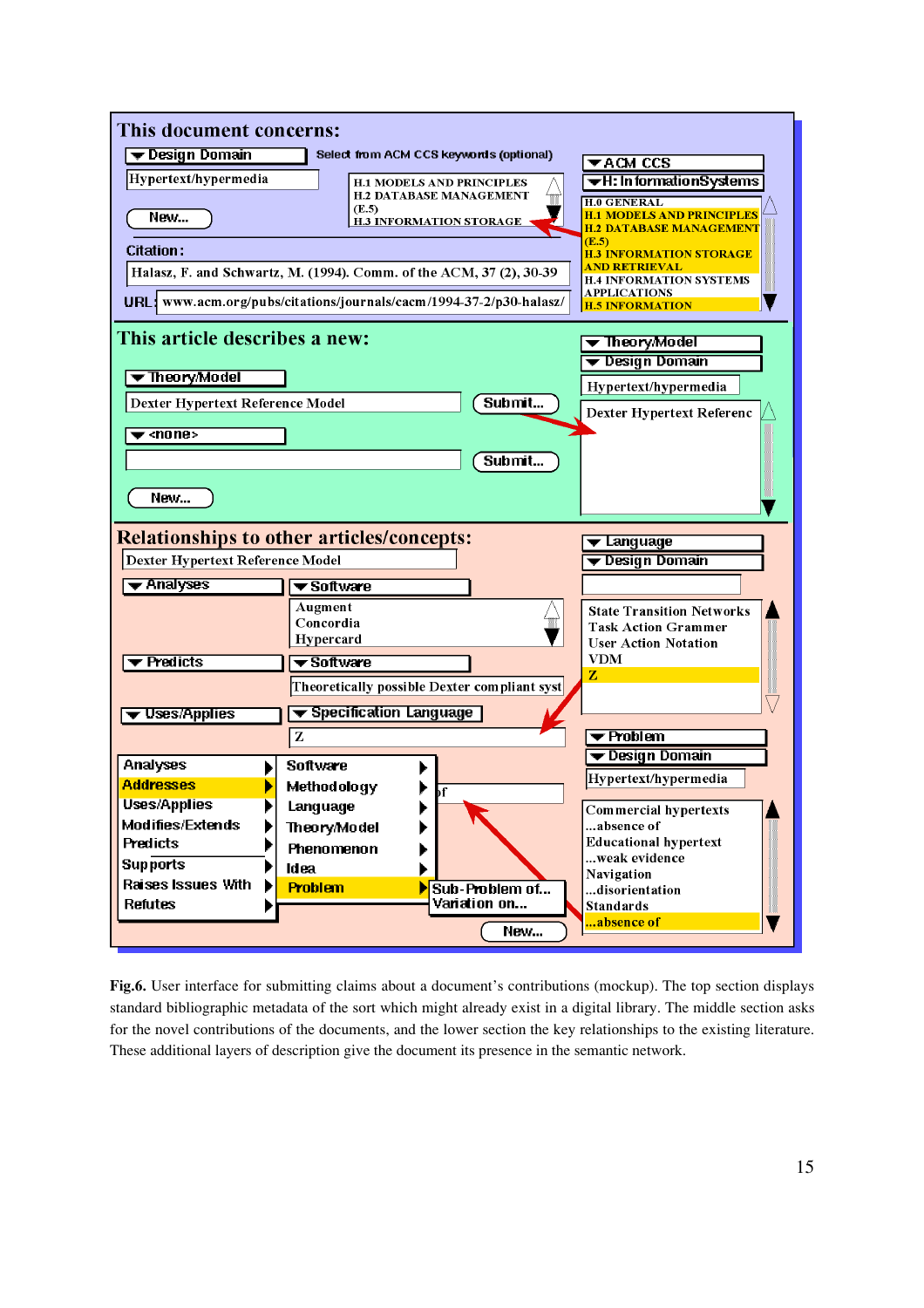

Fig. 7. Annotating a document directly with ScholOnto concepts (annotation tool built by Enrich Project [21]).

A third mode of user interaction, given that the *semantic network* is the dominant conceptual model for the system, is for users to express claims by drawing them as maps. Depending on individual cognitive style, and the complexity of the structure being built, a well designed visual notation can provide affordances that forms and direct annotation support poorly (e.g. multiple links between multiple nodes). Figure 8 shows a visual description of the Dexter article using a hypermedia mapping tool.3

 $\overline{3}$  We have adapted the *Compendium* approach to conversational modelling and group memory construction [51]. This provides a rapid modelling environment for prototyping ScholOnto structures, as well as a possible future client user interface.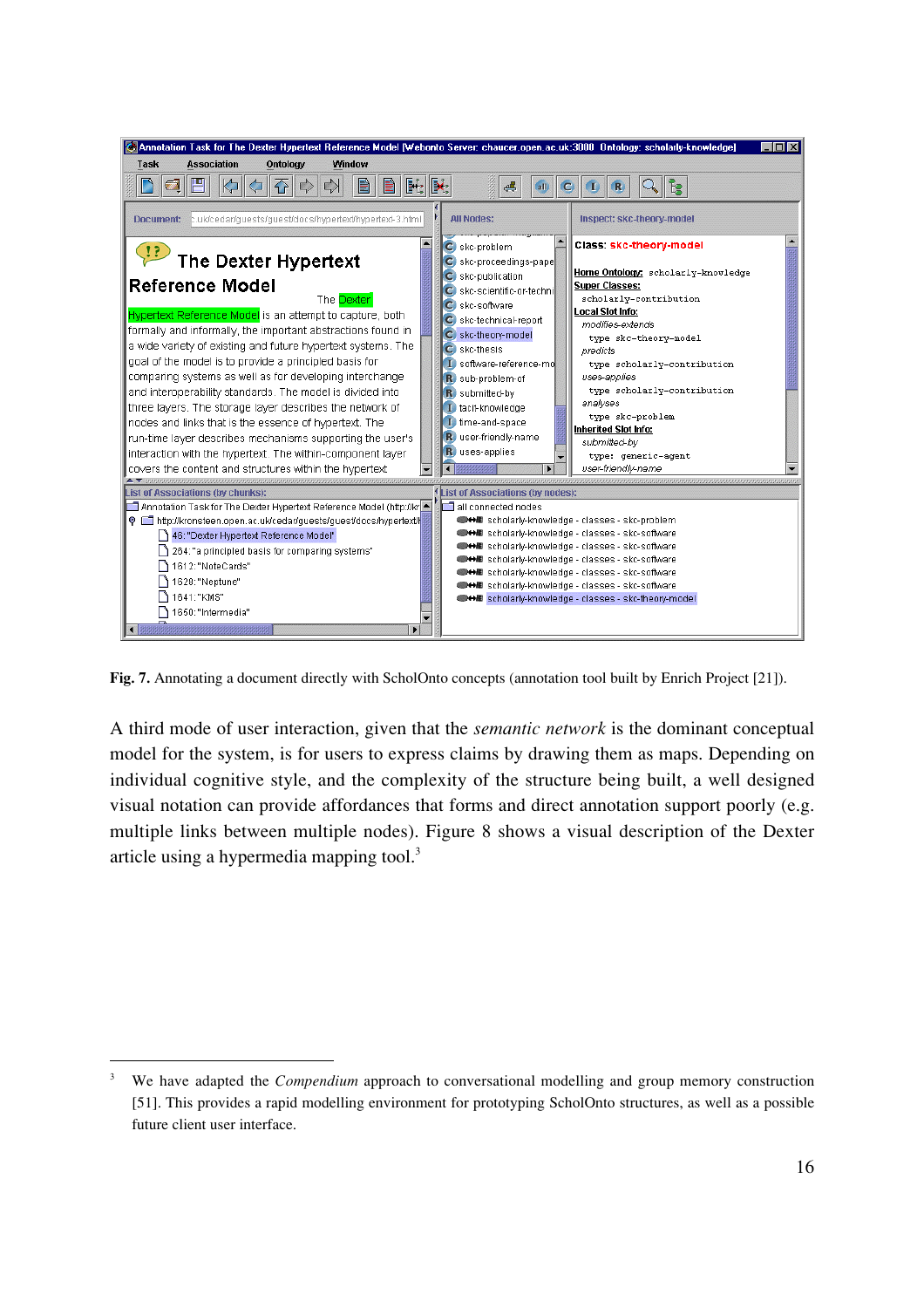

**Fig. 8.** Expressing a document's semantics using a concept mapping interface.

Once the description is submitted, the server would generate an OCML entry in the ontology, as shown in Figure 9.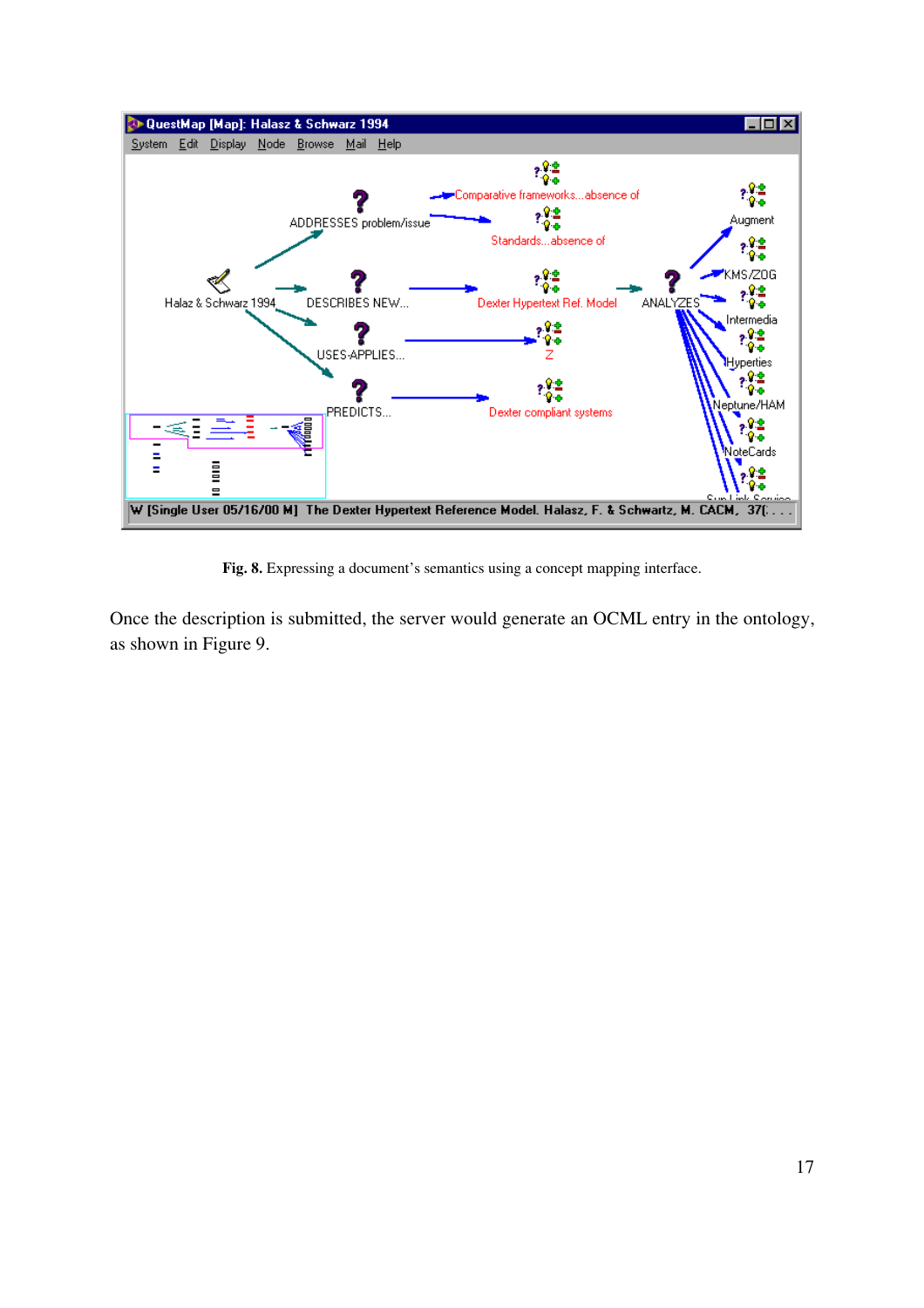```
(def-instance dexter-htxt-ref-model-article article
   ((describes-scholarly-contribution-element
    dexter-htxt-ref-model
    (concerns-domain hypertext-hypermedia)
    (has-author halasz-f schwartz-m)
    (has-title "The Dexter Hypertext Reference Model")
    (publication-details "Communications of the ACM, 37
    (2), 30-39")
    (has-url "www.acm.org/pubs/articles/journals/cacm/
    1994-37-2/p30-halasz/")
    (acm-ccs "I.7.2" "H.1.1" "H2.1" "H3.2" "H5.1")))
(def-instance dexter-ht-ref-model theory-model
   ((addresses absence-of-standards
    (analyses notecards augment hypercard hyperties
    intermedia kms-zog neptune-ham)
    (envisages theoretically-possible-dexter-compliant-
    systems)
    (uses-applies Z)))
```
Fig. 9. The OCML entry for the Dexter article, declaring its contributions to the literature (dexter-ht-refmodel , which is a theory-model, which predicts dexter-compliant-systems), and its relationship to other concepts (it analyses several existing systems, and uses-applies the Z notation).

The article is now registered in the knowledge base, enabling users to formulate queries that would help answer *What motivated the Dexter Hypertext Reference Model, and what impact has it had?* The forms-based *Lois* search interface guides the user through the construction of such queries, and currently generates an HTML interface which enables the user to navigate by following concepts associated with search 'hits' (Figure 10).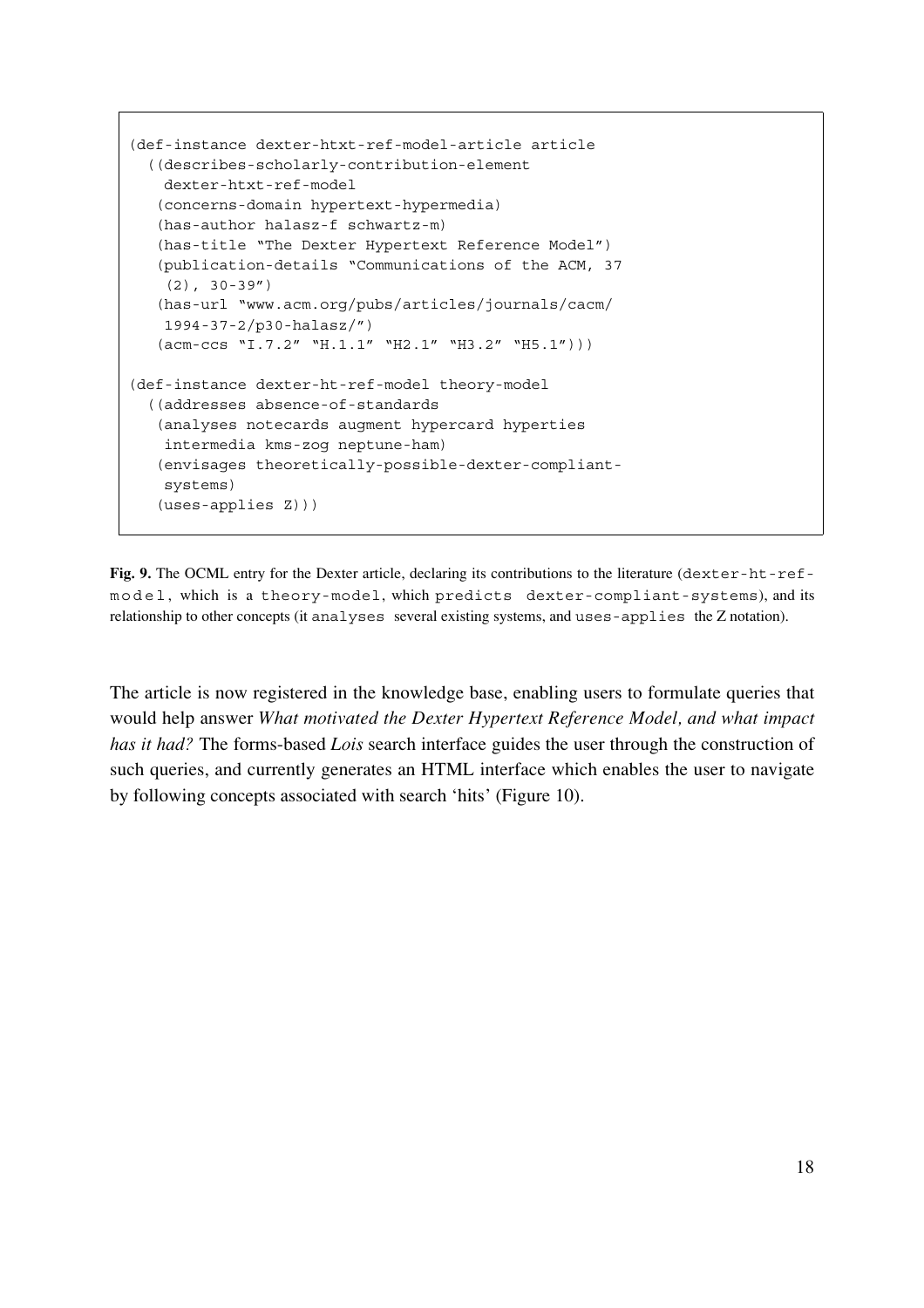

**Fig. 10. [a]** The *Lois* search interface guides the formulation of structural queries in the ontology via active menus. This example shows a search for software which uses-applies the Dexter-Hypertext-Ref-Model. The following windows show how concepts associated with a search result can then be explored (at present via an HTML interface onto the OCML knowledge base). **[b]** A system called DeVise is found, which uses-applies the DeVise-hypermedia-framework. **[c]** Following this link displays the entry for this concept, revealing that it modifies-extends the Dexter Model, whose entry is opened in **[d]**. Since concepts *using* or *modifying* a concept specified in a search may also be of interest to a researcher, a search heuristic would ensure that the DeVise system was returned as a hit, even though (in this example [b]) its use of the Dexter Model was not explicitly codified.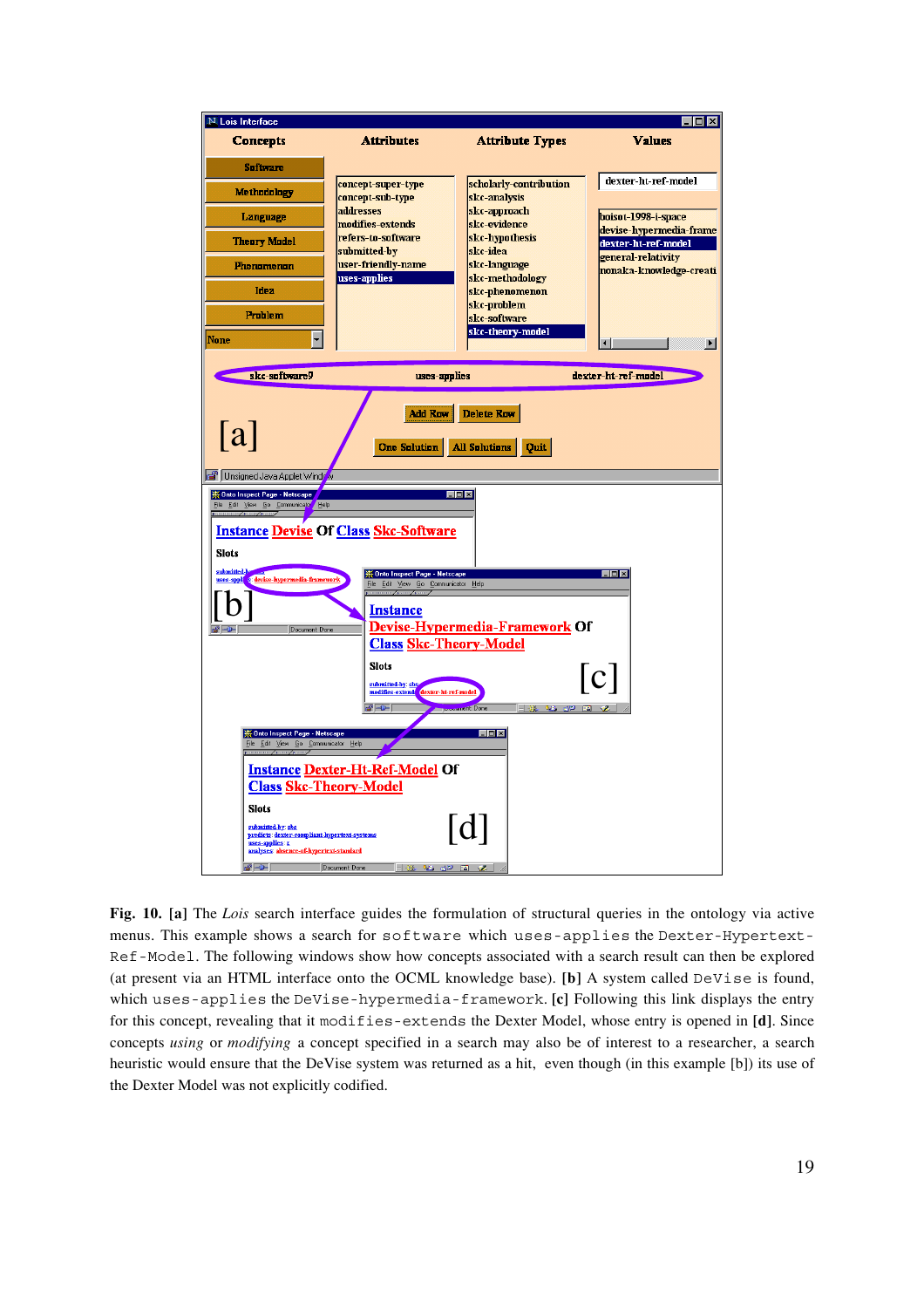In addition to textual views and navigation, we also envisage filtered visualizations of the literature (e.g. Figure 11) showing the Dexter Model's motivation and conceptual roots (links to the left), and the nature of the work which has built on it since by the respective authors, or other researchers (links to the right).



**Fig.11.** A semantic network model provides the basis for generating visualizations of the literature, a simulation of which is shown above. The motivation for the *Dexter Model* (central node) is shown by links to the left (the *problems* it sought to address, the *systems* it analyzed). A measure of the model's impact is shown by links to the right, showing work that modified/extended the model, and implemented software systems based on these extended models (e.g. the *DeVise* system, lower right).

Modelling hypertext and artificial intelligence literatures using a tool built on such technologies follows our 'bootstrapping' approach to testing our own tools, but there are obvious dangers of reflexivity and limited scope. We are therefore modelling completely unrelated literatures validate the ontology's expressiveness, and are designing ontology and user interface usability studies.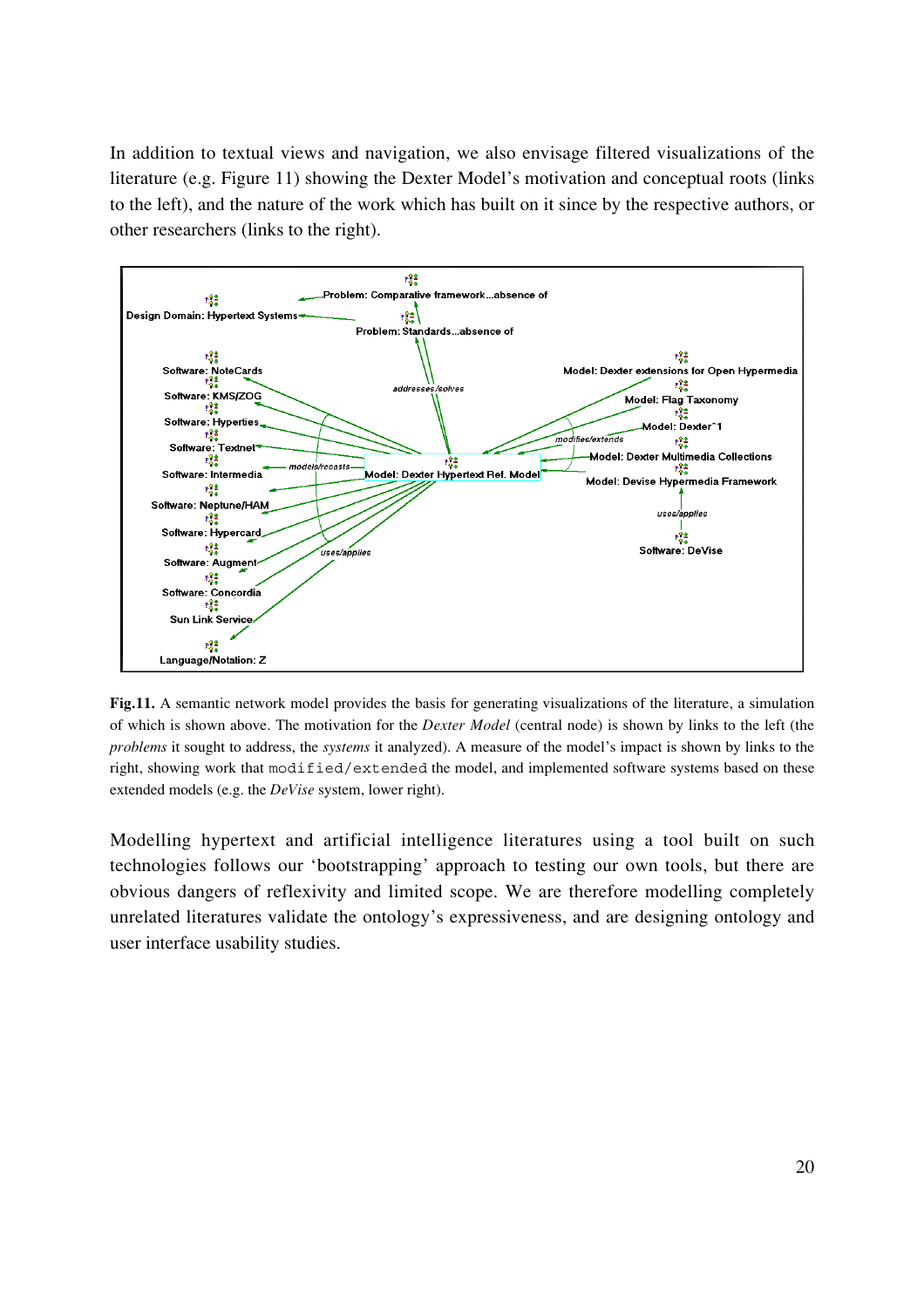# **7 Discussion**

We turn now to discuss some of the issues raised by ScholOnto, new possibilities it opens up, and contextualise our approach to related work.

### **7.1 Intelligent services**

The existence of a formally represented knowledge model makes possible new kinds of knowledge management and reasoning services that will help make sense of the network. As a knowledge model support inference-based searching and alerting, the system allows us to write heuristics that could assist in finding relevant documents, e.g. "if Method Y extends Method X, and Method X is challenged, then Method Y may be challenged". As described earlier in the context of detecting *perspectives*, ScholOnto's heuristic knowledge and machine learning techniques will also support agents that make it possible, for instance, to discover a 'European perspective' on a particular issue, by analyzing the geographic spread of authors whose concepts contributed to a significant conceptual structure in the network.

The *impact* of a piece of work can be represented in the proposed ontology in various ways. ScholOnto's ontology and rules provide the basis for 'semantic citation analysis', showing who has cited either a document, or a concept associated with it (or derived from it), and *why.* Other useful indices might include the level of *reuse* of a concept (directly, or via its intellectual descendents), or the number of different domains or problems to which it has been applied.

As with the internet in general, some notion of *authority* becomes increasingly important as we seek to filter out noise. In addition to quantitative measures of impact as just outlined, ScholOnto in principle could make additional qualitative criteria available to a researcher, who could declare that a particular research group, methodology or theoretical perspective should carry more weight, and serve as a filter on the literature.

### **7.2Codification: the double-edged sword**

Well designed codification schemes, apart from enabling useful computational services, can reduce cognitive overload by guiding users' attention to relevant subsets of concepts, and by restricting interaction in appropriate ways. However, there is a critical tradeoff to negotiate. We are acutely aware that many schemes for providing structured descriptions founder on the 'capture bottleneck'—the envisaged beneficiaries of the system simply do not have the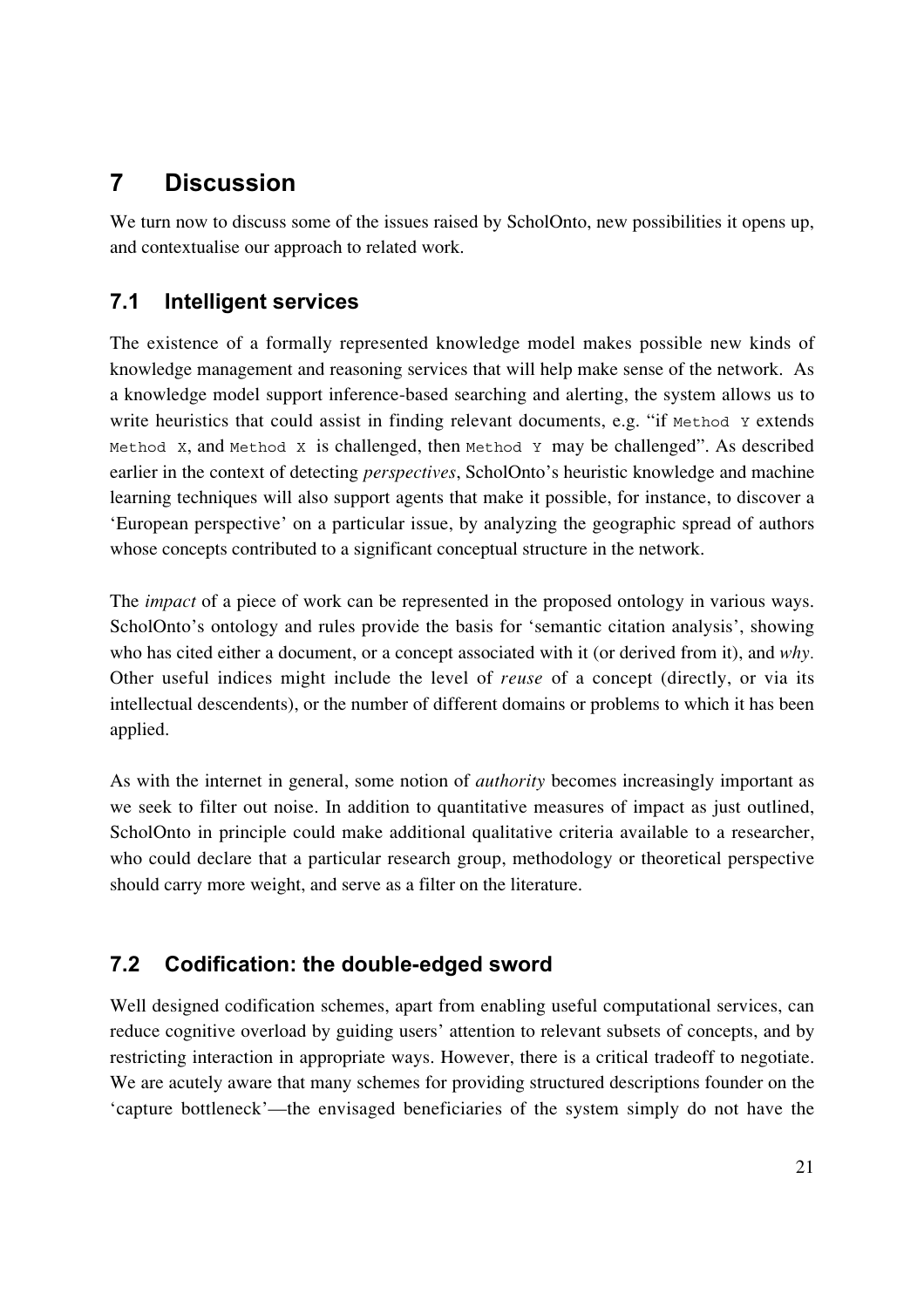motivation, skill or time to invest in codifying shared resources to build a critical mass of useful material. We draw sobering lessons on the codification issue from our analyses of the computer-supported argumentation literature [8], corroborated by evidence relating to groupware [26], design rationale support [9], organizational memory systems [6], [50], and many other CSCW systems that require users to formalize information [52]. Specifically for ScholOnto, we need to address issues raised by the usage patterns of hypertext systems such as Textnet [57] for scholarly annotation and linking, and its descendants such as NoteCards [27] and Aquanet [39]. These provided rich schemas of semantic node-link types, but the limited adoption of these features led Trigg and others to conclude, correctly in our view, that rich taxonomies of node and link types often overwhelm users.

However, rather than eradicate all human-encoded semantics from our systems, more effective deployment may depend on finding the right mix of target domain, context of use and user community. For ScholOnto, these factors have unique characteristics lacking in many other domains where group memory, knowledge structuring and argumentation have been previously tested:

- *Academia*. Closer attention is paid in research and academic study, in contrast to many other domains, to coherence, argumentation and evidence, making the initial investment of effort more worthwhile. (Students might also be asked to analyse and build conceptual networks in a given literature—cf. Figure 8, and related work on educational concept mapping [33], [44].)
- *Strong motivation to disseminate work*. Making an impact through publications is a primary activity for academics. Having completed a new document, *if* the benefits outweigh the costs, we hypothesise that an author will want to maximise its 'digital presence' by taking time to encode its contributions and connections to the existing literature more carefully than a set of undifferentiated keywords.
- *Time to reflect on how to represent ideas*. In contrast to the synchronous group working context in which many argumentation/concept mapping systems have been proposed (but often failed), scholars will be describing their documents in an individual setting, with time to reflect on how best to construct a network description.
- *A simple semantic schema complementing text*. We hypothesise that most researchers will have no trouble in understanding the kinds of node and link types in Figure 1; they are building blocks in research discourse. Nor are we requiring an author to make explicit a document's thesis at a fine granularity; the structural representation is a summary to assist the document's discovery, not a substitute.
- *Benefits of internet scalability.* Previous research with pre-internet groupware has always focused on individual or small scale collaborative use. In a small team who already know each others' work, it is often hard to justify the overheads of information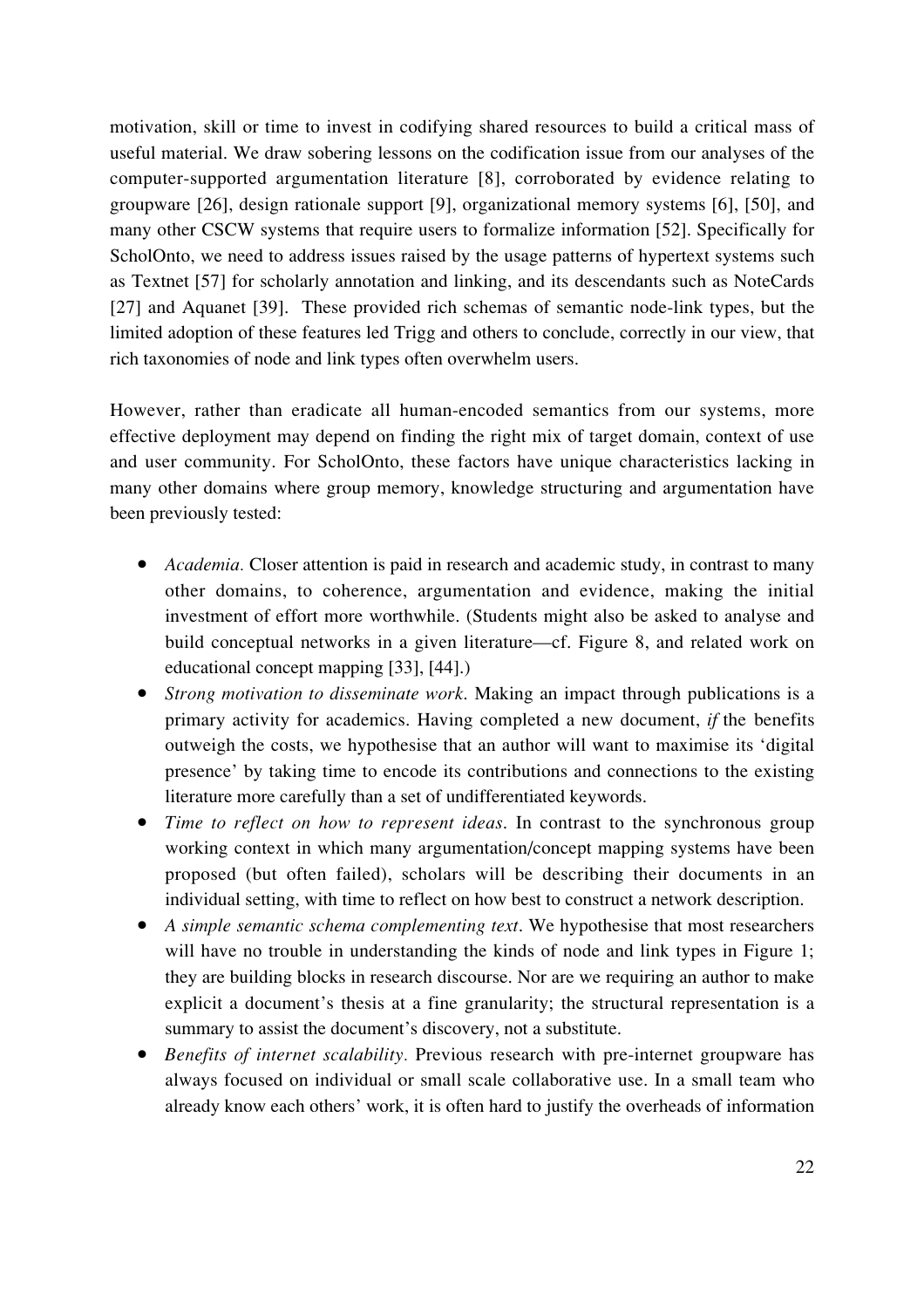structuring in order to track documents and debates. This is in sharp contrast to the challenge of tracking and analysing developments in an international, evolving digital library. Using the Web as our collaboration and delivery medium has a second advantage: the size of a Web-based research community increases the chances of quickly building a critical mass of users, which will in turn improve the value of the services provided.

#### **7.3 Emergent work practices**

If a significant proportion of a research community adopted a digital library infrastructure of the sort proposed, such that it became a de facto standard to register new documents on the server and engage in debate via a semantic network, it is likely that it would effect a shift in working practices. The public face of an author's work would extend to include corresponding concept maps and libraries. Formulating the contributions of an article such that this map was succinct and to the point could in fact improve the authoring process. A research project or lab would most likely evolve a 'library' of conceptual elements and structures, which provided a resource for others to link to their work.

A research field has a small number of recognisable 'genres' of article which an active member of that field can usually recognise very quickly. Indeed, these are formally recognised by some conferences and journals in order to guide reviewers on appropriate review criteria for different kinds of submission (systems paper, theory paper, empirical paper, etc.). We can envisage the possibility of a journal establishing a set of templates for submitting and reviewing submissions in different categories, for example, "a paper of type-X should reasonably demonstrate in its conceptual network representation its relationships to concepts of type A, B and C, and we expect arguments of the form P, Q and R…". The system would also assist reviewers in locating related work and debates that the author had omitted.

#### **7.4 Related work**

Ontologies are beginning to be used in the context of digital libraries, although for different purposes to those presented here. Ontologies can assist the extraction of concepts from unstructured textual documents [20], by serving as a source of knowledge about the particular topic. Ontologies can also assist in managing document descriptions in large digital libraries [61].

We noted earlier the emergence of open e-print server architectures. A ScholOnto server as proposed here extends this infrastructure by adding a semantically enriched layer of document encoding, with associated services as discussed. A strategy for migrating from a conventional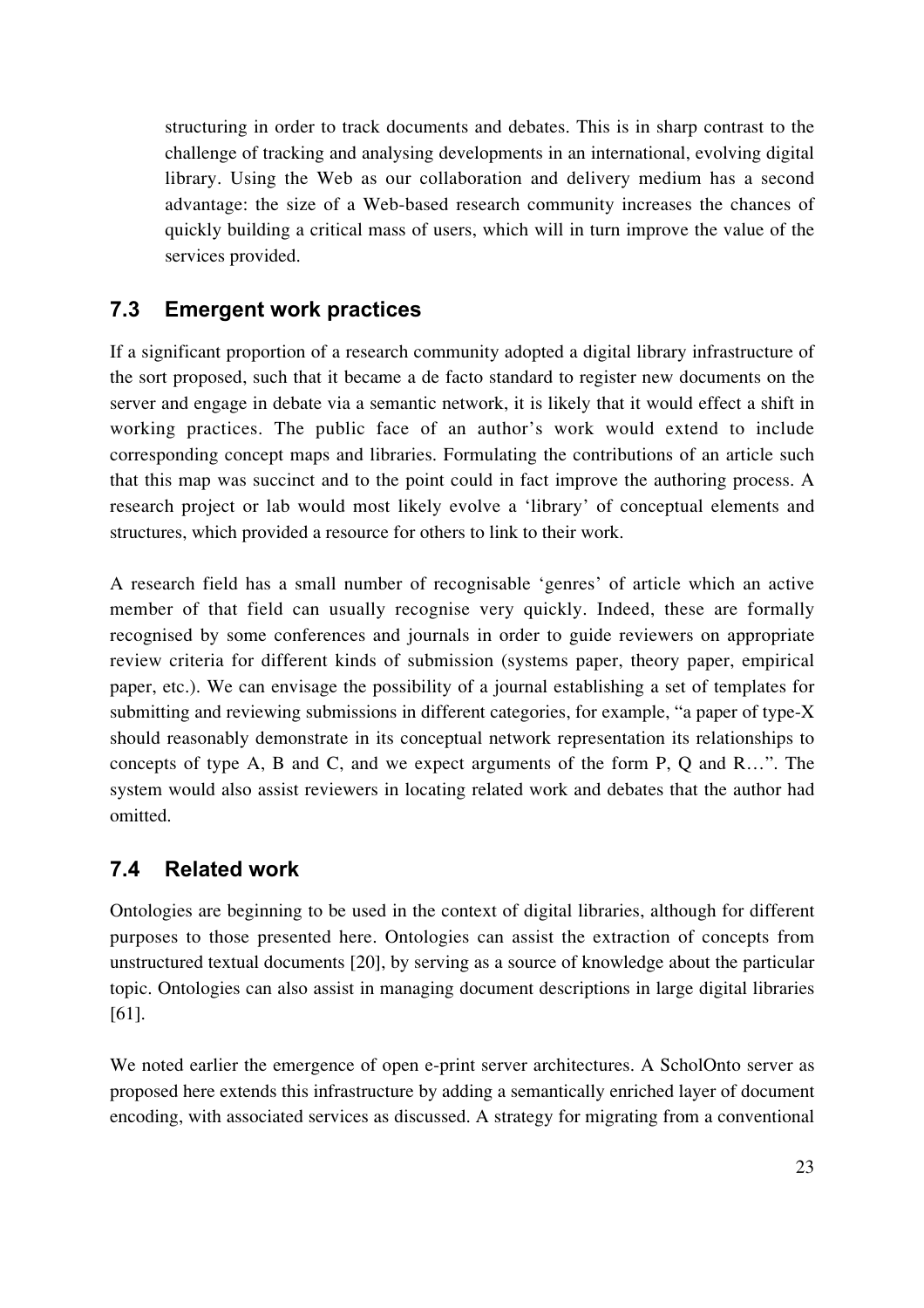e-print (or other digital library) server to a ScholOnto server would be to enable authors to annotate existing e-print server archive entries in order to give them a presence in the semantic network. One could either mirror the e-print server database in ScholOnto, or perhaps more flexibly, link the two in a more decentralised manner, enabling e-print server users to launch a ScholOnto annotation interface for a given article as an added service.

Our technologies can be seen as a conceptual and technical development from current efforts to develop metadata description schemes for the Web. Metadata in the context of digital libraries refers to ways to encode information about resources in machine-interpretable formats, typically by completing a standard set of descriptive fields. Well known examples include USMARC [38] for library resources, Dublin Core [19] to provide a simple high level scheme for web resources, and IMS [31] for educational resources. Our scheme for representing multiple, possibly conflicting claims about the status of content extends typical metadata schemes which normally focus on encoding uncontroversial content attributes.

From a representational and technical perspective, our approach differs from metadata in that current ontology specification languages support more sophisticated modelling, for example, specifying sufficient and necessary conditions for relations, and providing metalevel modelling support which makes it possible to reason about the ontology itself. OCML in particular also provides powerful inference support making it possible to directly operationalise the ontology and its instantiation as a knowledge base. The W3C's proposed Resource Description Framework [58] employs semantic modelling similar to the knowledge modelling concepts presented here. Exporting OCML to RDF from WebOnto is one route to interoperability with other systems and metadata schemes, but any reasoning capability would be lost without an RDF interpreter/convertor and inference engine (see [17] for further discussion). In addition, should exports to other modelling notations be required, it is simple to translate from OCML to, for instance, Ontolingua [24].

Avoiding the approach of encoding link structure directly into documents leads us, therefore, to a critique of 'ontological HTML-markup' (e.g. [3], [29]). For instance, the  $(KA)^2$  initiative (Knowledge Annotation for Knowledge Acquisition) [3] aims to support the knowledge acquisition community in building a knowledge base of its own research by populating a shared ontology. The knowledge base is constructed by authors annotating their web pages (e.g. publications; personal and project pages) with tags (analogous to HTML META tags), which can be read by a specialized search engine called Ontobroker [22]. The key architectural difference to our approach is that  $(KA)^2$  semantic tags are embedded in the physical content, whereas our approach decouples content from claims about its status. This architectural difference reflects the different aims of the two enterprises. The aim of  $(KA)^2$  is to capture the contents of web pages in a formalism which can be reasoned about by a single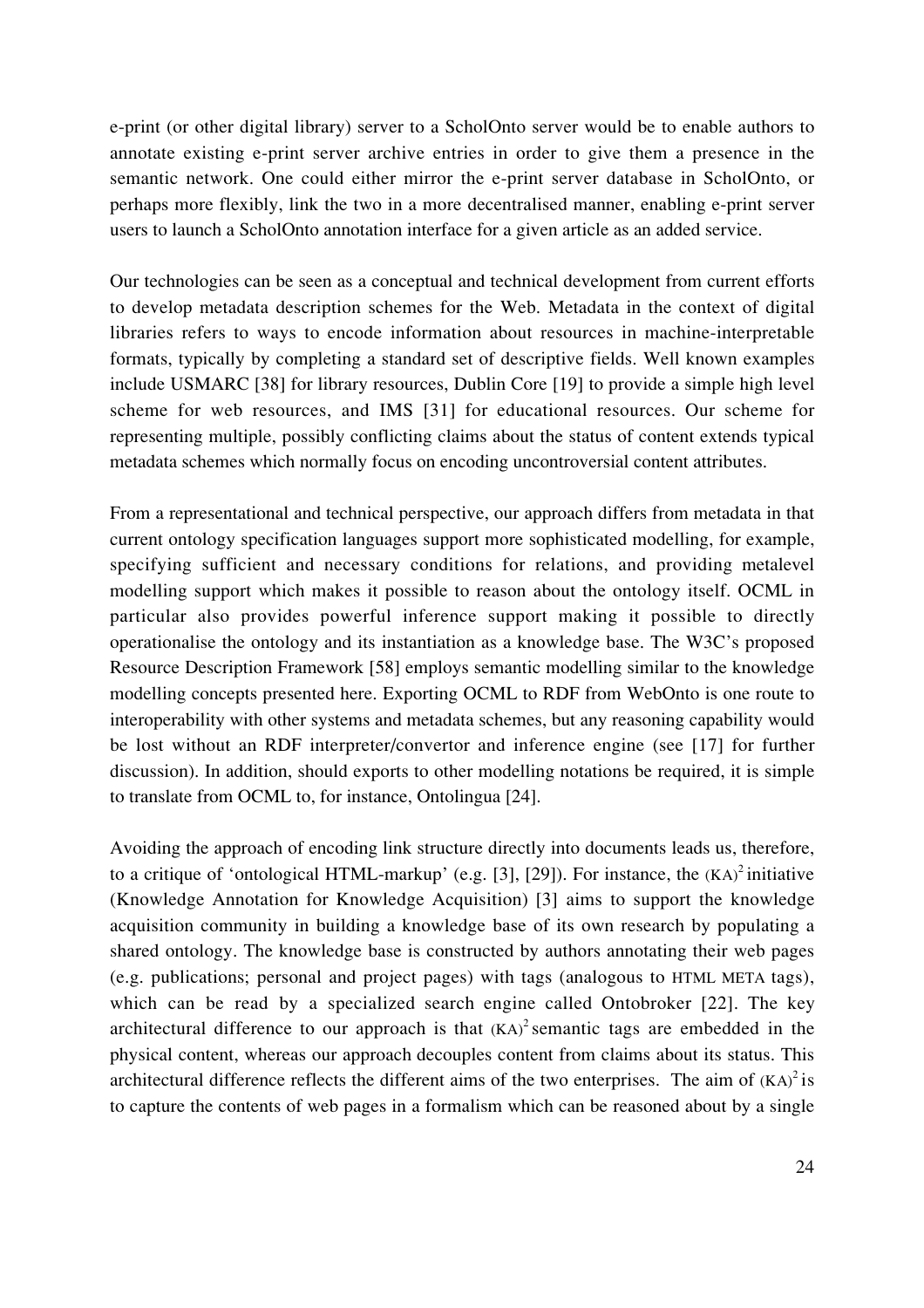knowledge service (Ontobroker), with a 1-1 mapping between content and the assertion one wishes to make within the ontology. In our scenario we want to represent the *debate* about the *scholarly status* of documents (which may not be online, and even if so, one will not normally have write-access). Moreover, as argued earlier we cannot assume a stable ontology to describe an active research field (see [42] for further details of how this work relates to other knowledge modelling research).

The Open Hypermedia research community seeks to integrate hypermedia functionality into conventional computing environments [47]. One of the key principles is the separation of content from hypertext links, the latter becoming first class objects stored in their own linkbases. ScholOnto is premised on the notion of content-structure separation in order to express competing claims and discourses: multiple relational structures can be layered over a given digital library. Links in ScholOnto are therefore first class objects in that a *claim* is a triple (node-link-node) which can itself be linked to. (In the context of this paper, an interesting application of open hypermedia is the overlaying of active citation links on conventional documents in e-print archives [30].) Finally, this work can be seen as an example of Structural Computing, a generalization of work on open hypermedia, as proposed by [45]. Elsewhere we have considered ScholOnto's relationship to this emerging research field [7].

### **8. Summary and Future Work**

The Web has established itself as a medium for research document dissemination. However, its support for many of the interpretive tasks that scholars perform is weak, despite the fact that semantic hypertext systems (as the Web was originally envisaged by Berners-Lee) afford structural analysis and knowledge-based reasoning. We are developing a representational and technical infrastructure to complement libraries of archived documents with a 'living' semantic network of concepts and discourse. We propose that this will have advantages for tracing the intellectual lineage of a document's ideas, assessing the subsequent impact of those ideas, and engaging in dialogue with other authors through the cumulative construction of a network. The underlying knowledge base is crucial for managing the complexity of the resulting network, as well as opening new possibilities for automatic analysis of a community's collective knowledge. Adopted by a research community, this network could reflect the *evolving understanding and recontextualization of ideas* over time.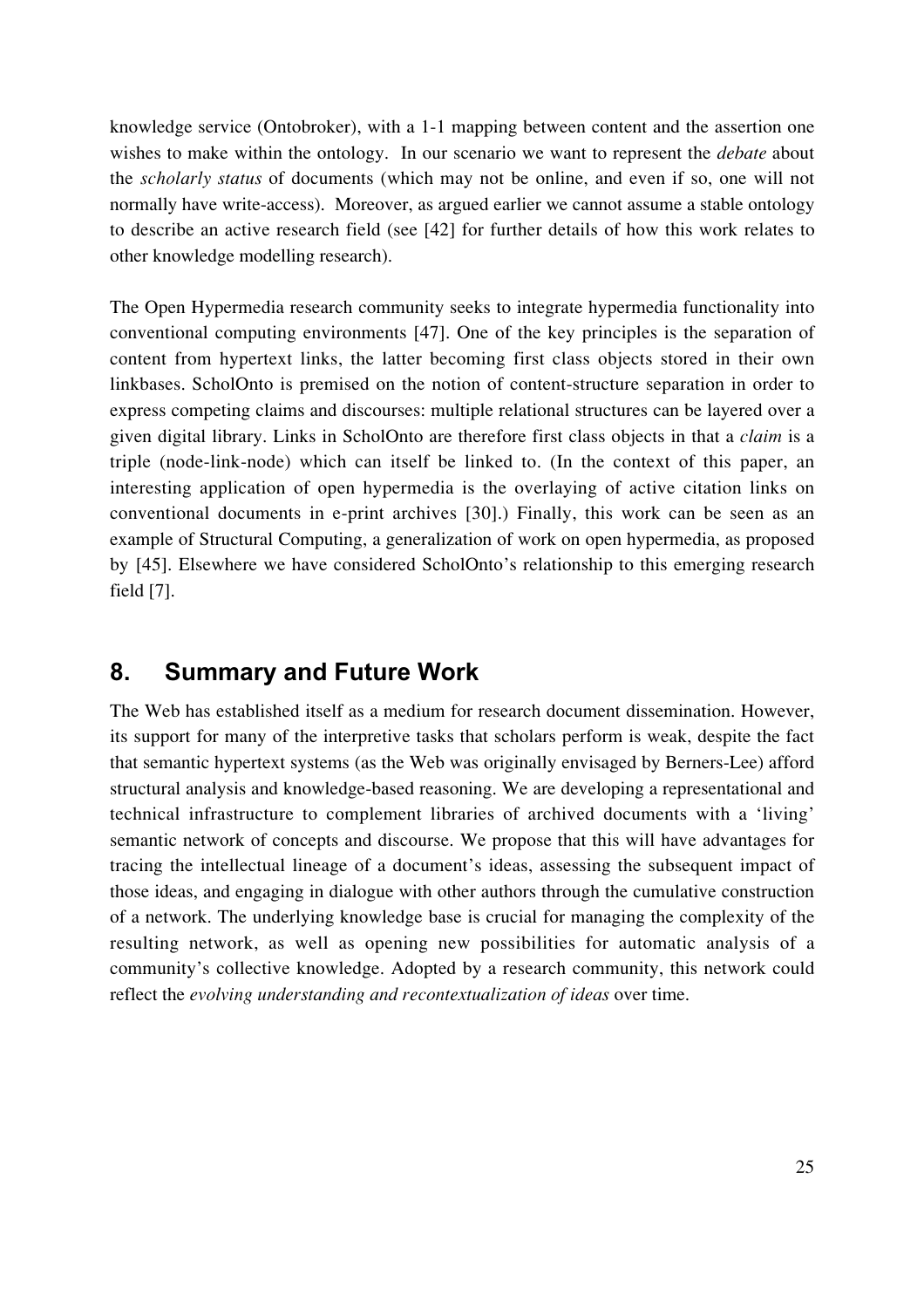To summarise, the work reported makes the following conceptual and technical contributions:

- an approach to the distributed construction of a knowledge base, by a community working in a changing domain, holding potentially conflicting views about the structure of their domain;
- a representational scheme which seeks to balance simplicity with expressiveness in providing a language for researchers to describe and debate their work, and in so doing create authorial perspectives which can be computationally detected and critiqued by peers;
- an approach to tackling the problems that have obstructed previous efforts to represent argumentation in hypertext systems;
- the adaptation of a knowledge-based web server, Java ontology management tools and underlying knowledge modelling language to implement the digital library server.

We are currently refining the ontology as we model a variety of literatures to evaluate ScholOnto's usability and digital library services. We are encouraged by the small scale modelling and literature analyses that we have undertaken ourselves, but the broader scope and acceptability of the infrastructure is as yet unproven. The suite of tools illustrated requires further development and integration, coupled with better user interfaces to access, navigate and visualize the semantic network. We welcome approaches from communities interested in testing early releases of the ScholOnto server as a means of managing their own research knowledge.

*Acknowledgements.* This research was partially funded by the UK EPSRC (GR/M78151), and the CEC-funded *Enrich* (P29015) and *PatMan* (P4017) projects. Enrich is part of the ESPRIT programme on IT for Learning and Training in Industry; PatMan is part of the Healthcare Sector of the Telematics Application Programme.

# **References**

- **1.** Allan, J. Automatic Hypertext Link Typing. In *Proc. Hypertext'96*, 1996, ACM Press: NY, pp. 42-52
- **2.** Benjamins, V.R. and Fensel, D. Special Issue on Problem Solving Methods (Eds.). *International Journal of Human-Computer Studies*, 49, 4, 1998
- **3.** Benjamins, V.R., Fensel, D., Decker, S. and Asuncion, G.P. (KA)<sup>2</sup>: Building Ontologies for the Internet: A Midterm Report. *International Journal of Human Computer Studies*, 51, 3, 1999, pp. 687-712
- **4.** Bieber, M., Vitali, F., Ashman, H., Balasubramanian, V. and Oinas-Kukkonen, H. Fourth Generation Hypermedia: Some Missing Links for the World Wide Web. *International Journal of Human-Computer Studies (WWW Usability Special Issue)*, (Eds.) S. Buckingham Shum & C. McKnight, 47, 1, 1997, pp. 31-65 <http://www.hbuk.co.uk/ap/ijhcs/webusability/>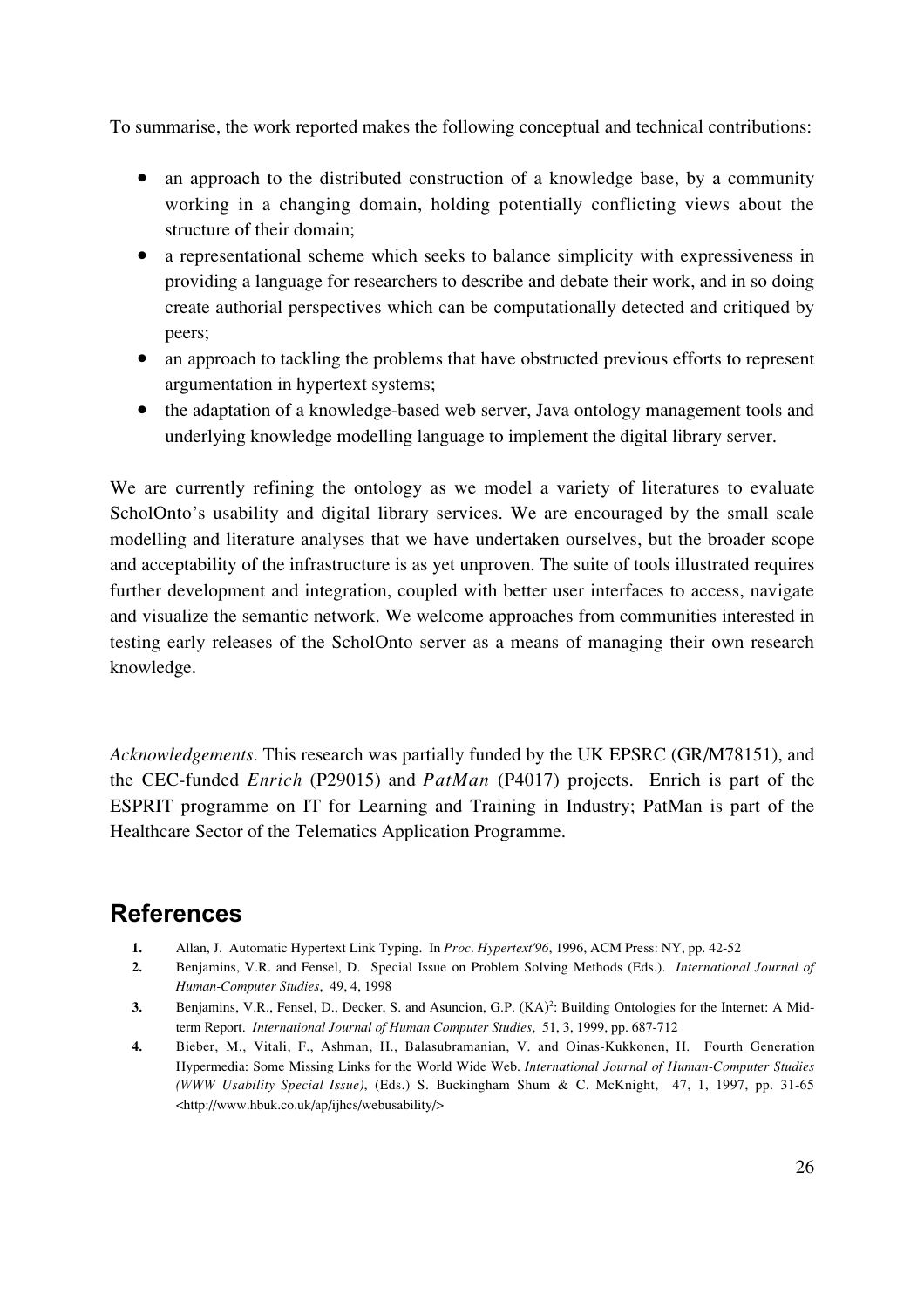- **5.** Bradshaw, S., Hammond, K. and Scheinkman, A. Guiding People to Information: Providing an Interface to a Digital Library Using Reference as a Basis for Indexing. In *Proc. IUI 2000: International Conference on Intelligent User Interfaces*, New Orleans, Louisiana, USA - Jan. 9-12, 2000, ACM Press: NY
- **6.** Buckingham Shum, S. Negotiating the Construction and Reconstruction of Organisational Memories. *Journal of Universal Computer Science (Special Issue on Information Technology for Knowledge Management)*, 3, 8, 1997, pp. 899-928 <http://www.iicm.edu/jucs\_3\_8/>
- **7.** Buckingham Shum, S., Domingue, J. and Motta, E. Scholarly Discourse as Computable Structure. In *Proc. SC2: Second International Workshop on Structural Computing*, San Antonio, Texas. June 3, 2000. Lecture Notes in Computer Science: Springer-Verlag: Berlin
- **8.** Buckingham Shum, S. and Hammond, N. Argumentation-Based Design Rationale: What Use at What Cost? *International Journal of Human-Computer Studies*, 40, 4, 1994, pp. 603-652
- **9.** Buckingham Shum, S., MacLean, A., Bellotti, V. and Hammond, N. Graphical Argumentation and Design Cognition. *Human-Computer Interaction*, 12, 3, 1997, pp. 267-300. PrePrint: <http://kmi.open.ac.uk/kmiabstracts/kmi-tr-25-abstract.html>
- **10.** Buckingham Shum, S. and Sumner, T. New Scenarios in Scholarly Publishing and Debate. In *The Knowledge Web: Learning and Collaborating on the Net,* Eisenstadt, M. and Vincent, T., (Ed.), Kogan Page: London, 1998, pp. 135-151 <http://kmi.open.ac.uk/knowledgeweb>
- **11.** Bunge, M.A. *Treatise on Basic Philosophy, Vol. 3. Ontology I: The Furniture of the World*. Reidel: Boston, 1977
- **12.** Special Issue on the Dexter Hypertext Reference Model: *Communications of the ACM*, 37, 2, 1994, pp. 26-86 <http://www.acm.org/pubs/contents/journals/cacm/1994-37/#2>
- **13.** Carter, L.M. Arguments in Hypertext: A Rhetorical Approach. In *Proc. Hypertext 2000*, San Antonio, TX, 2000, ACM: New York
- **14.** Chen, C. and Czerwinski, M. From Latent Semantics to Spatial Hypermedia: An Integrated Approach. In *Proceedings of Hypertext'98: 9th ACM Conference on Hypertext*, Pittsburgh, 1998, ACM Press: New York
- **15.** *Digital Document Discourse Environment*. Knowledge Media Institute, Open University <d3e.open.ac.uk>
- **16.** De Bra, P., Houben, G.-J. and Wu, H. AHAM: a Dexter-Based Reference Model for Adaptive Hypermedia. In *Proc. Hypertext'99: 10th ACM Conference on Hypertext*, Darmstadt (21-25 Feb.), 1999, ACM Press: New York, pp. 147-156 <http://www.acm.org/pubs/citations/proceedings/hypertext/317601/p147-de\_bra/>
- **17.** Decker, S., Brickley, D., Saarela, J. and Angele, J. A Query and Inference Service for RDF. In *QL'98: The W3C Query Languages Workshop* , Boston (Dec. 3-4, 1998), 1998 <http://www.w3.org/TandS/QL/QL98/pp/queryservice.html>
- **18.** Domingue, J. Tadzebao and WebOnto: Discussing, Browsing, and Editing Ontologies on the Web. In *Proc. KAW'98: 11th Banff Knowledge Acquisition Workshop*, Banff, Canada, 1998, Dept. Computer Science, University of Calgary, CA. PrePrint: <http://kmi.open.ac.uk/~john/banff98-paper/domingue.html>
- **19.** Dublin Core Metadata Initiative <http://purl.oclc.org/dc/>
- **20.** Embley, D.W., Campbell, D.M., Smith, R.D. and Liddle, S.W. Ontology-Based Extraction and Structuring of Information from Data-Rich Unstructured Documents. In *Proc. CIKM'98: Conference on Information and Knowledge Management*, Bethesda, MD, USA, 1998, ACM Press: New York, pp. 52-59
- **21.** *ENRICH Project: Enriching Representations of Work to Support Organisational Learning*. Knowledge Media Institute, Open University, UK <http://kmi.open.ac.uk/projects/enrich/>
- **22.** Fensel, D., Decker, S., Erdmann, M. and Studer, R. Ontobroker: The Very High Idea. In *Proc. FLAIRS-98: 11th Annual Florida Artificial Intelligence Research Symposium*, Florida, 1998
- **23.** Grønbæk, K., Bouvin, N.O. and Sloth, L. Designing Dexter-Based Hypermedia Services for the World Wide Web. In *Proceedings of Hypertext'97: 8th ACM Conference on Hypertext*, Southampton, 1997, ACM Press: New York, pp. 146-156 <http://journals.ecs.soton.ac.uk/~lac/ht97/pdfs/gronbak.pdf>
- **24.** Gruber, T.R. A Translation Approach to Portable Ontology Specifications. *Knowledge Acquisition*, 5, 2, 1993, pp. 199-220
- **25.** Gruber, T.R. Toward Principles for the Design of Ontologies Used for Knowledge Sharing. *International Journal of Human-Computer Studies*, 43, 5/6, 1995, pp. 907-928
- **26.** Grudin, J. Groupware and Social Dynamics: Eight Challenges for Developers. *Communications of the ACM*, 37, 1, 1994, pp. 92-105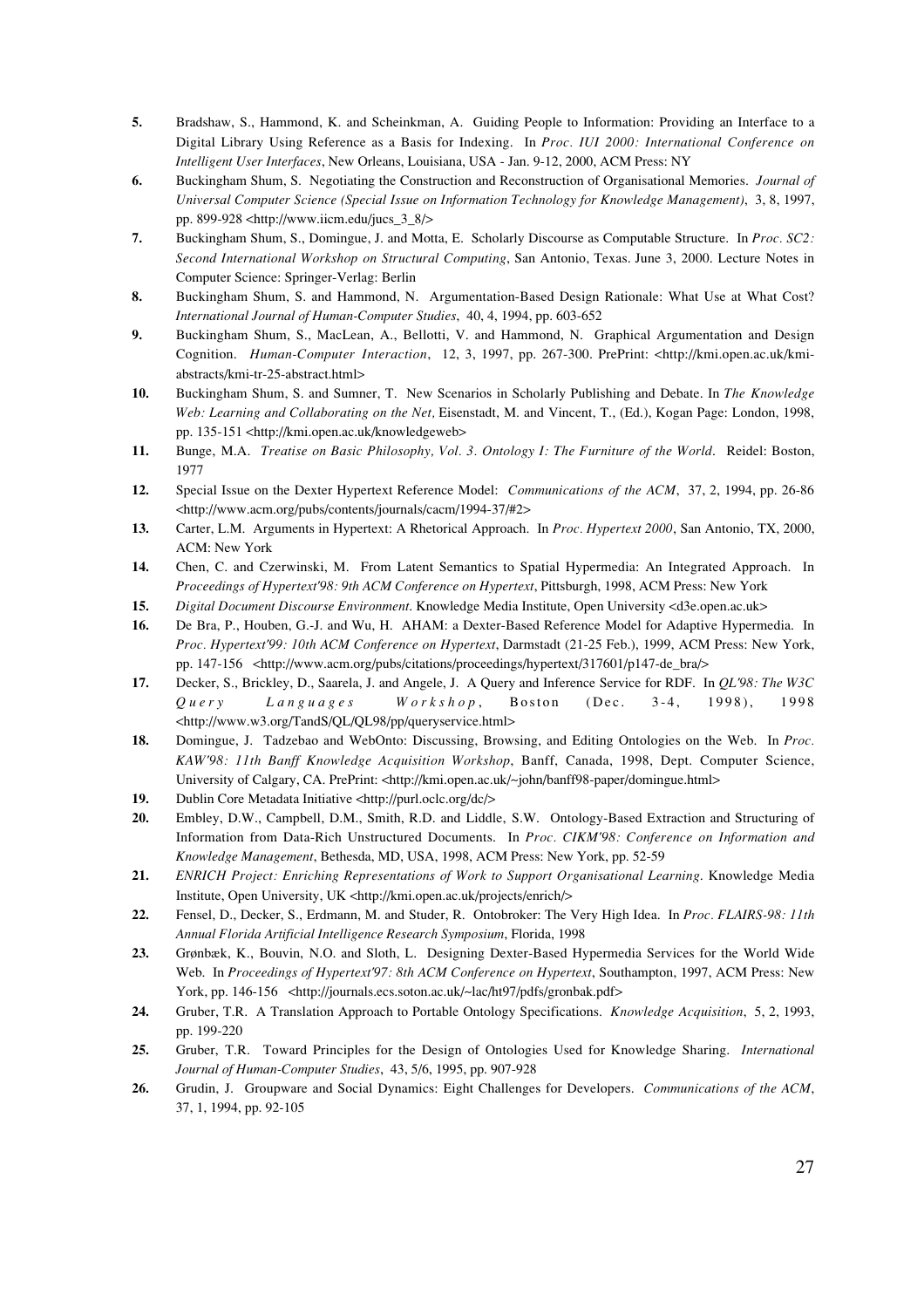- **27.** Halasz, F.G. Reflections on Notecards: Seven Issues for the Next Generation of Hypermedia Systems. *Communications of the ACM*, 31, 1988, pp. 836-852
- **28.** Halasz, F.G. and Schwartz, M. The Dexter Hypertext Reference Model. *Communications of the ACM*, 37, 2, 1994, pp. 30-39
- **29.** Heflin, J., Hendler, J. and Luke, S. Reading Between the Lines: Using SHOE to Discover Implicit Knowledge from the Web. In *AAAI-98 Workshop on Artificial Intelligence and Information Integration*, Stanford, CA, 1998 <http://www.cs.umd.edu/projects/plus/SHOE/shoe-aaai98.ps>
- **30.** Hitchcock, S., Carr, L., Jiao, Z., Hall, W. and Harnad, S. Developing Services for Open E-Print Archives: Globalisation, Integration and the Impact of Links. In *Poc. ACM Digital Libraries Conference*, San Antonio, Texas, 2000, ACM Press: New York
- **31.** The Instructional Management System (IMS) Project. <www.imsproject.org>
- **32.** *Journal of Interactive Media in Education*. Knowledge Media Institute, Open University <wwwjime.open.ac.uk>
- **33.** Special Issue on Concept Mapping: *Journal of Research and Science Teaching*, 27, 10, 1990
- **34.** Kolb, D. *Socrates in the Labyrinth: Hypertext, Argument, Philosophy (A Hypertext)*. Eastgate Systems: Watertown, 1994
- **35.** Kolb, D. Scholarly Hypertext: Self-Represented Complexity. In *Proceedings of The Eighth ACM Conference on Hypertext*, Southampton, 1997, pp. 29-37
- **36.** Lawrence, S., Giles, L.C. and Bollacker, K. Digital Libraries and Autonomous Citation Indexing. *IEEE Computer*, 32, 6, 1999, pp. 67-71 <http://www.neci.nj.nec.com/~lawrence/papers/aci-computer98/>
- **37.** Lee, J. SIBYL: A Qualitative Decision Management System. In *Artificial intelligence at MIT: Expanding Frontiers,* Winston, P. and Shellard, S., (Ed.), MIT Press: Cambridge, Massachusetts, 1990, pp. 105-133
- **38.** USMARC Format for Bibliographic Data, Including Guidelines for Content Designation. Network Development and MARC Standards Office, Library of Congress, Cataloging Distribution Service, Washington DC, 1994
- **39.** Marshall, C.C. and Rogers, R.A. Two Years before the Mist: Experiences with Aquanet. In *Proceedings of the Fourth ACM Conference on Hypertext*, 1992, pp. 53-62
- **40.** Motta, E. An Overview of the OCML Modelling Language. In *Proceedings KEML'98: 8th Workshop on Knowledge Engineering Methods & Languages*, Karlsruhe, Germany, Jan. 21-22, 1998, 1998
- **41.** Motta, E. *Reusable Components for Knowledge Modelling*. IOS Press: Amsterdam, NL, 1999
- **42.** Motta, E., Buckingham Shum, S. and Domingue, J. Ontology-Driven Document Enrichment: Principles and Case Studies. In *Proc. KAW'99: 12th Banff Knowledge Acquisition Workshop*, Banff, Canada, 1999, Dept. Computer Science, University of Calgary, CA <http://kmi.open.ac.uk/projects/scholonto/>
- **43.** Newell, A. The Knowledge Level. *Artificial Intelligence*, 18, 1, 1982, pp. 87-127
- **44.** Novak, J.D. Concept Maps and Vee Diagrams: Two Metacognitive Tools to Facilitate Meaningful Learning. *Instructional Science*, 19, 1990, pp. 1-25
- **45.** Nürnberg, P.J., Leggett, J.J. and Schneider, E.R. As We Should Have Thought. In *Proceedings of Hypertext'97: 8th ACM Conference on Hypertext*, Southampton, 1997, pp. 96-101 <http://journals.ecs.soton.ac.uk/~lac/ht97/pdfs/nuern.pdf>
- **46.** *Open Archives Initiative* <http://vole.lanl.gov/ups/>
- **47.** *Open Hypermedia Systems Working Group* <http://www.ohswg.org/>
- **48.** Riva, A. and Ramoni, M. LispWeb: a Specialized HTTP Server for Distributed AI Applications. *Computer Networks and ISDN Systems (Proc. WWW96 Conference)*, 28, 7-11, 1996, pp. 953-961 <http://kmi.open.ac.uk/~marco/papers/www96/www96.html>
- **49.** Schuler, W. and Smith, J. Author's Argumentation Assistant (AAA): A Hypertext-Based Authoring Tool for Argumentative Texts. In *Proc. ECHT'90: European Conference on Hypertext: Argumentation, Design & Knowledge Acquisition*, Cambridge, 1990, Cambridge University Press, pp. 137-151
- **50.** Selvin, A. Supporting Collaborative Analysis and Design with Hypertext Functionality. *Journal of Digital Information*, 1, 4, 1999 <http://jodi.ecs.soton.ac.uk/Articles/v01/i04/Selvin/>
- **51.** Selvin, A.M. and Buckingham Shum, S.J. Rapid Knowledge Construction: A Case Study in Corporate Contingency Planning Using Collaborative Hypermedia. In *Proc. KMaC 2000: Knowledge Management Beyond the Hype*, Birmingham, UK (16-19 July 2000), 2000, Operations Research Society <http://kmi.open.ac.uk/kmiabstracts/kmi-tr-92-abstract.html>